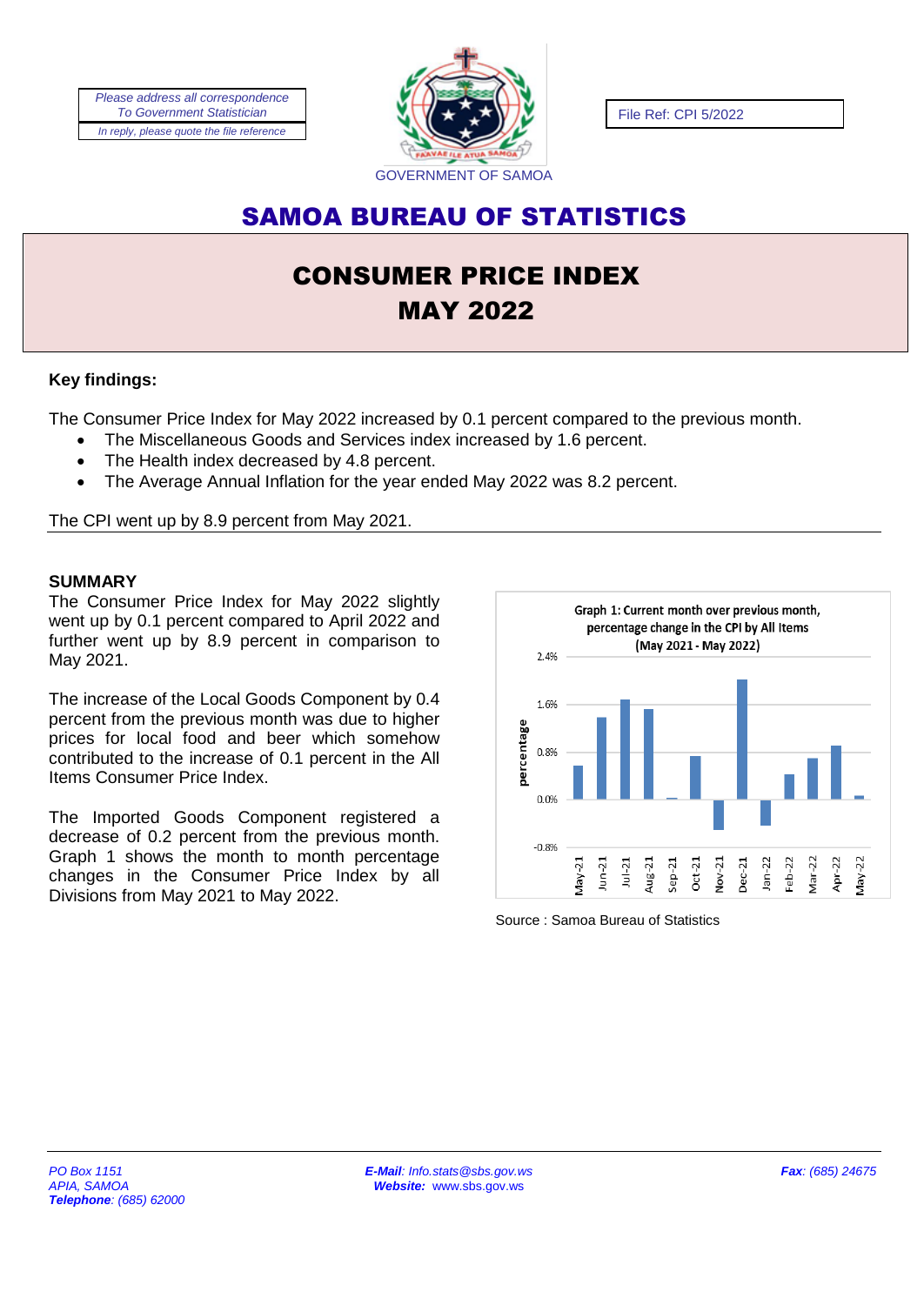#### **Total All Divisions Contribution**

Miscellaneous Goods & Services and Transport divisions were the main contributors to the overall increase of 0.1 percent in the All Division Consumer Price Index.

On the other hand, there were offsetting contributions from Food & Non Alcoholic Beverages and Health having negative contributions of 0.02 percentage-points each.



Source : Samoa Bureau of Statistics

## **Consumer Price Index (% Change)**

The Miscellaneous Goods & Services index rose 1.6 percent from the previous month. Clothing & Footwear rose 0.6 percent. Alcoholic Beverages & Tobacco, Housing, Water, Electricity, Gas & other Fuels and Transport indices recorded increases of 0.1 percent each.

On the contrary, the Health index fell by 4.8 percent. Food and Non Alcoholic Beverages index was also down 0.1 percent.

No changes were recorded for the Furnishing, Household Equipment & Maintenance, Communication, Recreation and Culture, Education and Restaurants indices. Graphically presented in Graph 3 is the May 2022 percentage change for all divisions from April 2022.





## **Local Goods Component**

The Local Goods Component of the Consumer Price Index registered an increase of 0.4 percent when compared to the previous month. This increase was mainly due to higher prices recorded for fresh fish (piece, large & string), Samoan koko, taamu and head cabbages.

## **Imported Goods Component**

The decreases in prices for medicine and spirit have resulted in the 0.2 percent decrease in the Imported Goods Component.

## **Miscellaneous Goods and Services Index**

The 1.6 percent increase in the Miscellaneous Goods & Services index was influenced by higher prices recorded for toilet paper and hair gel.

## **Clothing and Footwear Index**

The 0.6 percent increase in the Clothing and Footwear index was a result of higher prices for ie solosolo.

## **Health Index**

Lower prices recorded for medicine (amoxicillin tablets) led to the 4.8 percent decrease in the Health index.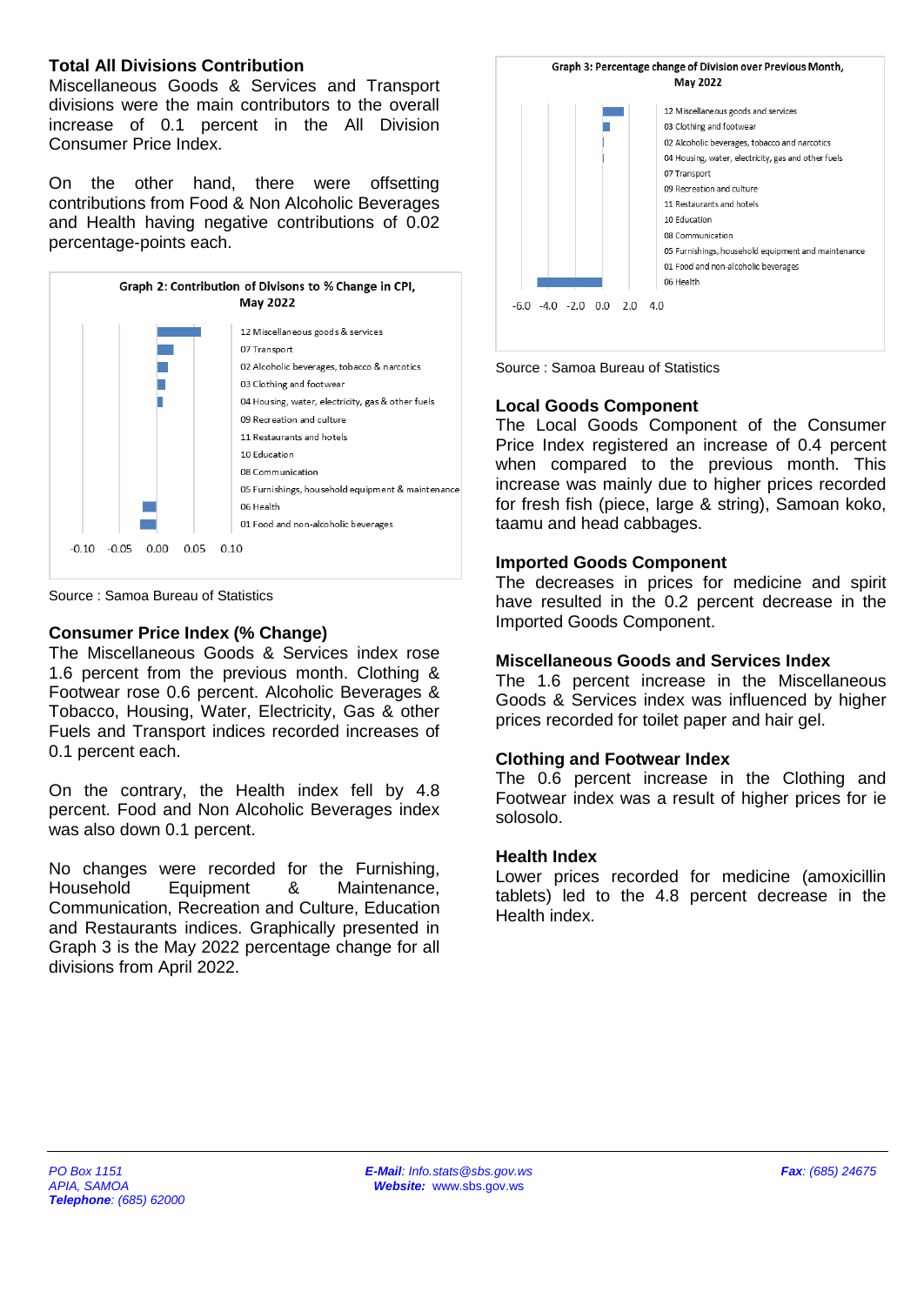#### **Underlying Indices** 1/

The All Items Underlying Index for May 2022 registered a decrease of 0.1 percent when compared to April 2022, but increased by 8.5 percent when compared to May 2021. The Imported Items Underlying Index recorded a decrease of 0.2 percent. Local Items Underlying Index also recorded an increase of 0.3 percent.

#### **Inflation Rate**

The average annual inflation rate for the year ended May 2022 was 8.2 percent. For the twelve months ending May 2021, the inflation rate was negative 3.6 percent. Presented in Graph 4 is the Average annual inflation rate from May 2021 to May 2022.



Source : Samoa Bureau of Statistics

The attached Tables and Graphs provide the user with more detailed analysis.

#### *Technical Notes:*

*The Consumer Price (CPI) measures the rate of inflation for Samoa. It is designed to measure the change in prices for the goods purchased by households in Samoa. The CPI measures the change in prices by comparing the prices for a basket of goods and services at the collection period with the price for the same goods in a base period.* 

*The basket of goods that is priced is based on the average expenditures of households as recorded in the Household Income and Expenditure Survey (HIES). The HIES survey identifies how much households spend on different items. The more households spend on an item on average, the more important it is to the price index, and the higher the weight in the index.*

*1/ Monthly movements in the 'headline' CPI series can be volatile. This volatility reflects price changes in particular items that may be due, among other factors, to fluctuations in commodity markets and agricultural conditions, policy changes, or seasonal or infrequent price resetting.* 

*Underlying inflation is a measure of inflation that excludes certain items that face volatile price movements. Underlying inflation eliminates products that can have temporary price shocks because these shocks can diverge from the overall trend of inflation and give a false measure of inflation.*



*Date of release: 10 June 2022*

*The next Consumer Price Index will be released on 11th July 2022.*

Tofilau Anisi Tua **ACTING GOVERNMENT STATISTICIAN/(CEO)**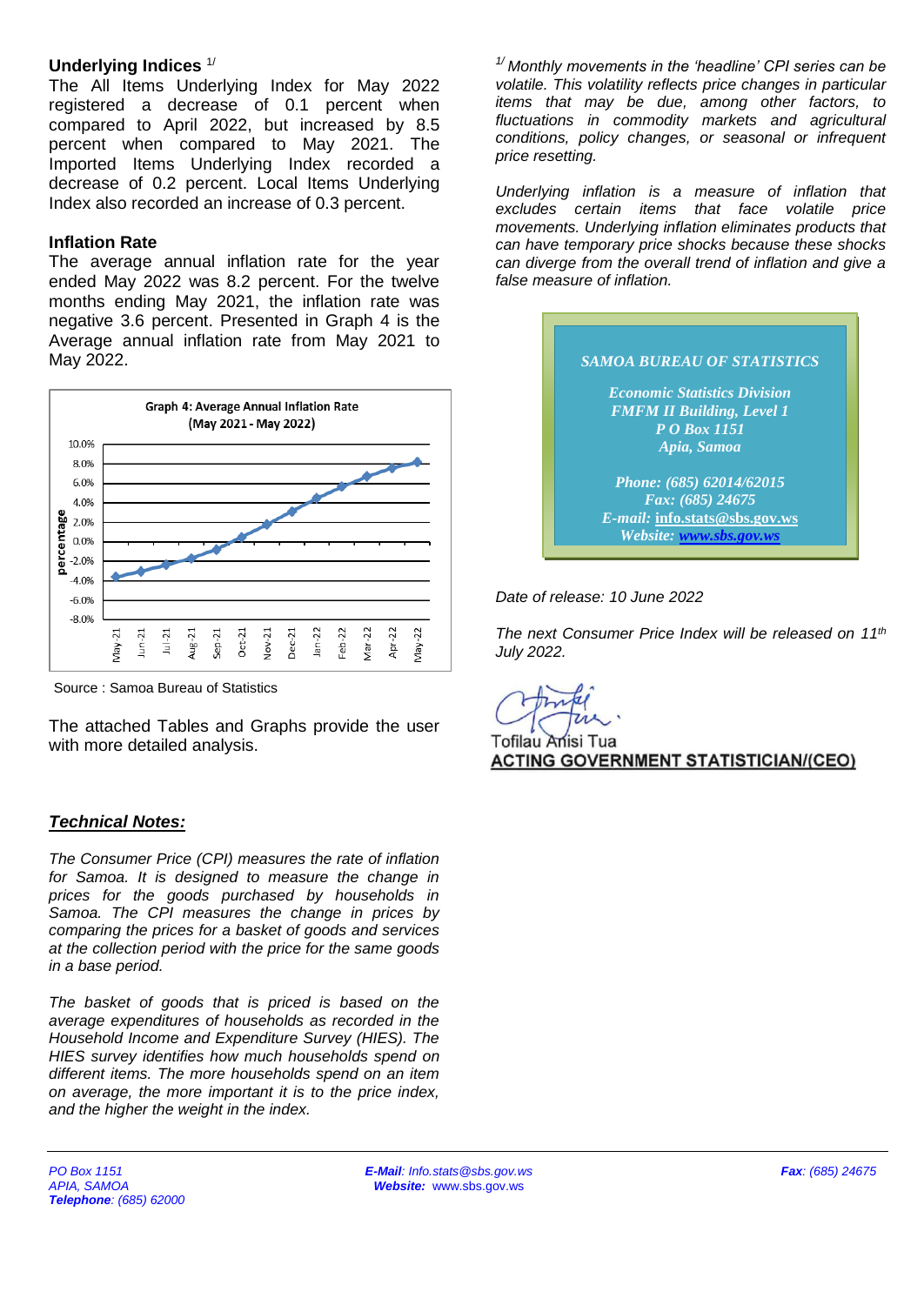#### **Table 1. CONSUMER PRICE INDEX.**

|                                                      |                          | (Base Period: Average Prices February 2016 = 100) |                                                     |                             |                                                          |                                                                          |         |           |                  |                           |       |                              |                                        |
|------------------------------------------------------|--------------------------|---------------------------------------------------|-----------------------------------------------------|-----------------------------|----------------------------------------------------------|--------------------------------------------------------------------------|---------|-----------|------------------|---------------------------|-------|------------------------------|----------------------------------------|
| Group                                                | All Items                | Food and<br>Non Alcoholic<br>Beverages            | Alcoholic<br>Beverages,<br>Tobacco and<br>Narcotics | Clothing<br>and<br>Footwear | Housing, Water<br>, Electricity,<br><b>Fuels</b>         | Furnishings,<br>Household<br>Gas and other Equipment, and<br>Maintenance | Health  | Transport | Communication    | Recreation<br>and Culture |       | <b>Education Restaurants</b> | Miscellaneous<br>goods and<br>services |
| Weights                                              | 1000.0                   | 403.7                                             | 128.4                                               | 21.2                        | 119.6                                                    | 30.8                                                                     | 4.6     | 148.5     | 51.5             | 6.1                       | 19.7  | 22.4                         | 43.5                                   |
| Ave - 2019                                           | 108.3                    | 112.1                                             | 116.8                                               | 93.8                        | 95.0                                                     | 96.4                                                                     | 100.0   | 111.3     | 104.2            | 88.7                      | 113.5 | 103.3                        | 97.8                                   |
| Ave - 2020                                           | 106.6                    | 110.4                                             | 120.0                                               | 93.5                        | 89.6                                                     | 98.1                                                                     | 99.2    | 104.4     | 104.2            | 88.5                      | 114.9 | 109.4                        | 98.8                                   |
| Ave - 2021<br>2021                                   | 109.9                    | 114.1                                             | 121.6                                               | 98.9                        | 92.4                                                     | 98.9                                                                     | 105.7   | 111.7     | 107.1            | 88.2                      | 109.9 | 111.2                        | 97.2                                   |
| May                                                  | 107.7                    | 110.5                                             | 121.5                                               | 92.5                        | 88.9                                                     | 98.6                                                                     | 105.0   | 111.5     | 104.2            | 88.3                      | 109.4 | 111.0                        | 97.5                                   |
| June                                                 | 109.2                    | 111.9                                             | 121.7                                               | 93.5                        | 97.2                                                     | 98.0                                                                     | 105.0   | 111.5     | 104.2            | 89.3                      | 109.4 | 111.0                        | 95.9                                   |
| July                                                 | 111.0                    | 115.3                                             | 121.8                                               | 104.9                       | 97.5                                                     | 98.3                                                                     | 105.0   | 112.5     | 104.2            | 88.8                      | 109.4 | 111.0                        | 96.8                                   |
| August                                               | 112.7                    | 118.5                                             | 121.4                                               | 104.8                       | 98.8                                                     | 98.9                                                                     | 107.0   | 114.1     | 104.2            | 88.3                      | 109.4 | 111.4                        | 97.1                                   |
| September                                            | 112.8                    | 117.9                                             | 121.6                                               | 104.5                       | 98.9                                                     | 99.2                                                                     | 107.0   | 115.9     | 104.2            | 88.3                      | 109.4 | 111.4                        | 96.9                                   |
| October                                              | 113.6                    | 118.1                                             | 121.6                                               | 104.9                       | 101.0                                                    | 98.9                                                                     | 107.0   | 115.1     | 115.9            | 89.0                      | 109.4 | 111.4                        | 96.9                                   |
| November                                             | 113.0                    | 120.1                                             | 121.6                                               | 105.1                       | 88.9                                                     | 98.7                                                                     | 107.0   | 115.5     | 115.9            | 89.0                      | 109.4 | 111.7                        | 96.9                                   |
| December<br>2022                                     | 115.3                    | 123.1                                             | 121.7                                               | 105.1                       | 90.5                                                     | 99.7                                                                     | 107.0   | 121.3     | 115.9            | 89.0                      | 109.4 | 111.7                        | 97.1                                   |
| January                                              | 114.8                    | 122.3                                             | 121.7                                               | 106.4                       | 90.2                                                     | 100.7                                                                    | 107.0   | 119.0     | 115.8            | 89.0                      | 109.4 | 118.3                        | 97.2                                   |
| February                                             | 115.3                    | 123.8                                             | 122.1                                               | 108.6                       | 90.3                                                     | 102.0                                                                    | 109.9   | 117.0     | 115.8            | 89.0                      | 109.4 | 118.3                        | 97.6                                   |
| March                                                | 116.2                    | 124.0                                             | 122.6                                               | 108.9                       | 90.6                                                     | 103.2                                                                    | 101.5   | 120.8     | 115.8            | 91.8                      | 109.4 | 118.3                        | 99.1                                   |
| April                                                | 117.2                    | 124.5                                             | 122.4                                               | 108.8                       | 92.3                                                     | 102.5                                                                    | 99.9    | 125.2     | 115.8            | 91.8                      | 109.4 | 118.3                        | 99.8                                   |
| May (P)                                              | 117.3                    | 124.5                                             | 122.6                                               | 109.4                       | 92.4                                                     | 102.5                                                                    | 95.1    | 125.4     | 115.8            | 91.8                      | 109.4 | 118.3                        | 101.4                                  |
|                                                      |                          |                                                   |                                                     |                             |                                                          | Percentage Change (P)                                                    |         |           |                  |                           |       |                              |                                        |
| May 2022                                             |                          |                                                   |                                                     |                             |                                                          |                                                                          |         |           |                  |                           |       |                              |                                        |
| over                                                 | 0.1%                     | $-0.1%$                                           | 0.1%                                                | 0.6%                        | 0.1%                                                     | 0.0%                                                                     | $-4.8%$ | 0.1%      | 0.0%             | 0.0%                      | 0.0%  | 0.0%                         | 1.6%                                   |
| Apr 2022                                             |                          |                                                   |                                                     |                             |                                                          |                                                                          |         |           |                  |                           |       |                              |                                        |
| May 2022                                             |                          |                                                   |                                                     |                             |                                                          |                                                                          |         |           |                  |                           |       |                              |                                        |
| over                                                 | 8.9%                     | 12.6%                                             | 0.9%                                                | 18.2%                       | 3.9%                                                     | 3.9%                                                                     | $-9.4%$ | 12.5%     | 11.1%            | 4.0%                      | 0.0%  | 6.6%                         | 4.0%                                   |
| May 2021                                             |                          |                                                   |                                                     |                             |                                                          |                                                                          |         |           |                  |                           |       |                              |                                        |
| Source: Samoa Bureau Statistics                      | (P): Provisional figures |                                                   |                                                     |                             |                                                          |                                                                          |         |           |                  |                           |       |                              |                                        |
| PO Box 1151<br>APIA, SAMOA<br>Telephone: (685) 62000 |                          |                                                   |                                                     |                             | E-Mail: Info.stats@sbs.gov.ws<br>Website: www.sbs.gov.ws |                                                                          |         |           | Fax: (685) 24675 |                           |       |                              |                                        |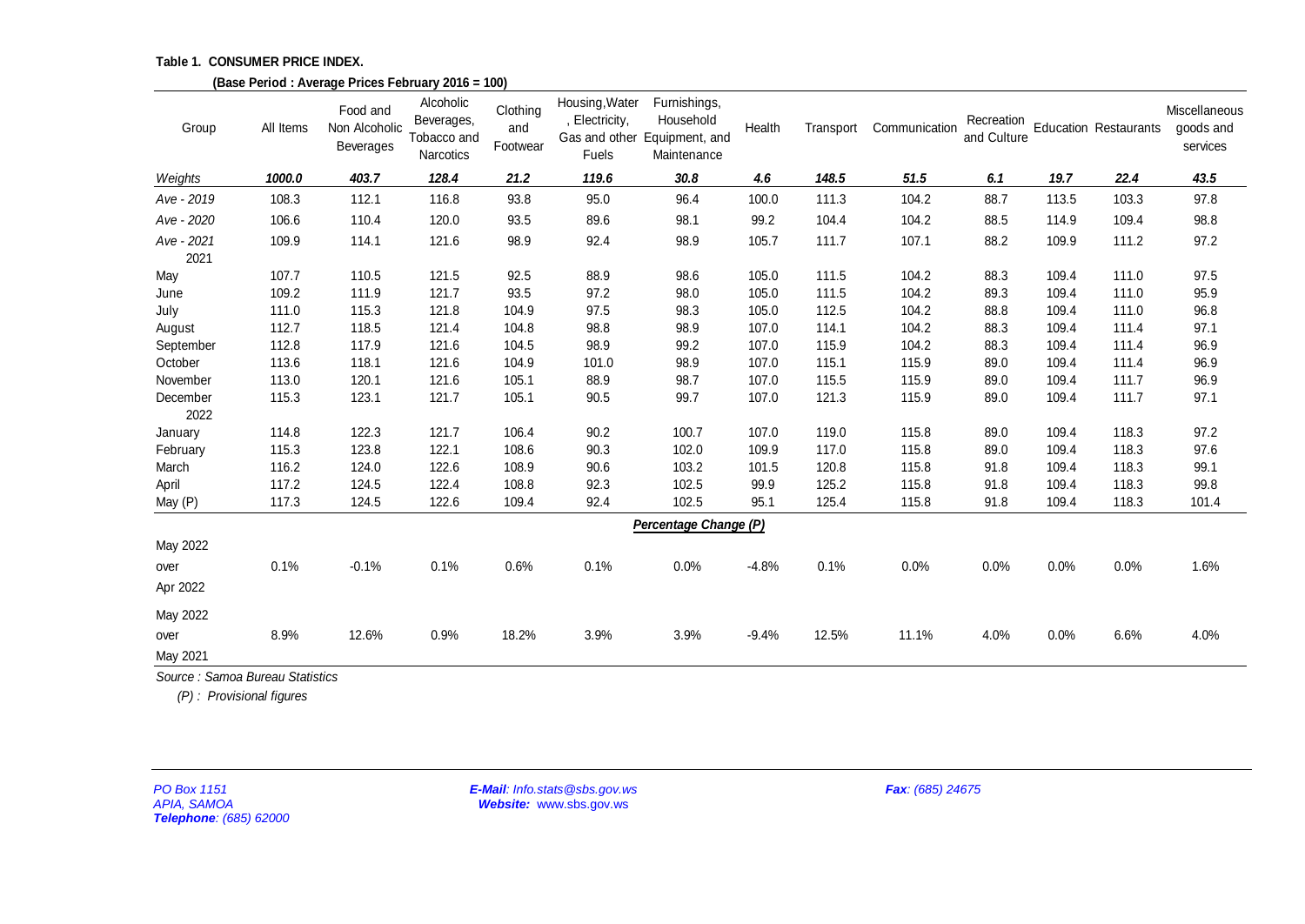|                                                              |                          | (Base Period: Average Prices February 2016 = 100) |                                                            |                             |                                                          |                                                                          |          |           |                  |                           |       |                              |                                        |
|--------------------------------------------------------------|--------------------------|---------------------------------------------------|------------------------------------------------------------|-----------------------------|----------------------------------------------------------|--------------------------------------------------------------------------|----------|-----------|------------------|---------------------------|-------|------------------------------|----------------------------------------|
| Group                                                        | All Items                | Food and<br>Non Alcoholic<br>Beverages            | Alcoholic<br>Beverages,<br>Tobacco and<br><b>Narcotics</b> | Clothing<br>and<br>Footwear | Housing, Water<br>, Electricity,<br>Fuels                | Furnishings,<br>Household<br>Gas and other Equipment, and<br>Maintenance | Health   | Transport | Communication    | Recreation<br>and Culture |       | <b>Education Restaurants</b> | Miscellaneous<br>goods and<br>services |
| Weights                                                      | 586.7                    | 345.3                                             | n.a                                                        | 21.2                        | 24.2                                                     | 30.8                                                                     | 3.5      | 26.4      | 51.5             | 5.6                       | 12.3  | 22.4                         | 43.5                                   |
| Ave - 2019                                                   | 107.2                    | 111.6                                             |                                                            | 93.8                        | 94.6                                                     | 96.4                                                                     | 100.1    | 108.1     | 104.2            | 87.9                      | 118.5 | 103.3                        | 97.8                                   |
| Ave - 2020                                                   | 106.6                    | 109.9                                             |                                                            | 93.5                        | 93.7                                                     | 98.1                                                                     | 98.9     | 110.1     | 104.2            | 87.6                      | 120.6 | 109.4                        | 98.8                                   |
| Ave - 2021<br>2021                                           | 110.1                    | 114.8                                             |                                                            | 98.9                        | 94.5                                                     | 98.9                                                                     | 107.5    | 113.6     | 107.1            | 87.3                      | 112.7 | 111.2                        | 97.2                                   |
| May                                                          | 108.1                    | 112.5                                             |                                                            | 92.5                        | 92.5                                                     | 98.6                                                                     | 106.7    | 114.0     | 104.2            | 87.4                      | 111.9 | 111.0                        | 97.5                                   |
| June                                                         | 108.4                    | 113.2                                             |                                                            | 93.5                        | 92.7                                                     | 98.0                                                                     | 106.7    | 113.9     | 104.2            | 88.5                      | 111.9 | 111.0                        | 95.9                                   |
| July                                                         | 110.9                    | 116.6                                             |                                                            | 104.9                       | 93.0                                                     | 98.3                                                                     | 106.7    | 113.5     | 104.2            | 88.0                      | 111.9 | 111.0                        | 96.8                                   |
| August                                                       | 112.6                    | 119.4                                             |                                                            | 104.8                       | 93.7                                                     | 98.9                                                                     | 109.3    | 113.5     | 104.2            | 87.4                      | 111.9 | 111.4                        | 97.1                                   |
| September                                                    | 112.3                    | 118.8                                             |                                                            | 104.5                       | 94.0                                                     | 99.2                                                                     | 109.3    | 113.5     | 104.2            | 87.4                      | 111.9 | 111.4                        | 96.9                                   |
| October                                                      | 113.5                    | 118.8                                             |                                                            | 104.9                       | 97.5                                                     | 98.9                                                                     | 109.3    | 113.8     | 115.9            | 88.1                      | 111.9 | 111.4                        | 96.9                                   |
| November                                                     | 113.1                    | 117.9                                             |                                                            | 105.1                       | 99.2                                                     | 98.7                                                                     | 109.3    | 113.8     | 115.9            | 88.1                      | 111.9 | 111.7                        | 96.9                                   |
| December<br>2022                                             | 115.4                    | 121.4                                             |                                                            | 105.1                       | 104.7                                                    | 99.7                                                                     | 109.3    | 113.8     | 115.9            | 88.1                      | 111.9 | 111.7                        | 97.1                                   |
| January                                                      | 115.4                    | 120.9                                             |                                                            | 106.4                       | 104.5                                                    | 100.7                                                                    | 109.3    | 114.4     | 115.8            | 88.1                      | 111.9 | 118.3                        | 97.2                                   |
| February                                                     | 116.6                    | 122.4                                             |                                                            | 108.6                       | 105.4                                                    | 102.0                                                                    | 113.2    | 114.5     | 115.8            | 88.1                      | 111.9 | 118.3                        | 97.6                                   |
| March                                                        | 116.6                    | 122.1                                             |                                                            | 108.9                       | 105.1                                                    | 103.2                                                                    | 102.0    | 114.5     | 115.8            | 91.2                      | 111.9 | 118.3                        | 99.1                                   |
| April                                                        | 117.4                    | 123.1                                             |                                                            | 108.8                       | 111.5                                                    | 102.5                                                                    | 99.9     | 114.5     | 115.8            | 91.2                      | 111.9 | 118.3                        | 99.8                                   |
| May (P)                                                      | 117.3                    | 122.8                                             |                                                            | 109.4                       | 111.8                                                    | 102.5                                                                    | 93.5     | 114.5     | 115.8            | 91.2                      | 111.9 | 118.3                        | 101.4                                  |
|                                                              |                          |                                                   |                                                            |                             |                                                          | Percentage Change (P)                                                    |          |           |                  |                           |       |                              |                                        |
| May 2022                                                     |                          |                                                   |                                                            |                             |                                                          |                                                                          |          |           |                  |                           |       |                              |                                        |
| over                                                         | $-0.1%$                  | $-0.3%$                                           |                                                            | 0.6%                        | 0.2%                                                     | 0.0%                                                                     | $-6.4%$  | 0.0%      | 0.0%             | 0.0%                      | 0.0%  | 0.0%                         | 1.6%                                   |
| Apr 2022                                                     |                          |                                                   |                                                            |                             |                                                          |                                                                          |          |           |                  |                           |       |                              |                                        |
| May 2022                                                     |                          |                                                   |                                                            |                             |                                                          |                                                                          |          |           |                  |                           |       |                              |                                        |
| over                                                         | 8.5%                     | 9.1%                                              |                                                            | 18.2%                       | 20.9%                                                    | 3.9%                                                                     | $-12.3%$ | 0.5%      | 11.1%            | 4.3%                      | 0.0%  | 6.6%                         | 4.0%                                   |
| May 2021                                                     |                          |                                                   |                                                            |                             |                                                          |                                                                          |          |           |                  |                           |       |                              |                                        |
| Source: Samoa Bureau Statistics<br>Note: n.a. Not applicable | (P): Provisional figures |                                                   |                                                            |                             |                                                          |                                                                          |          |           |                  |                           |       |                              |                                        |
| PO Box 1151<br><b>APIA, SAMOA</b><br>Telephone: (685) 62000  |                          |                                                   |                                                            |                             | E-Mail: Info.stats@sbs.gov.ws<br>Website: www.sbs.gov.ws |                                                                          |          |           | Fax: (685) 24675 |                           |       |                              |                                        |

**Table 2. ALL ITEMS UNDERLYING INDEX**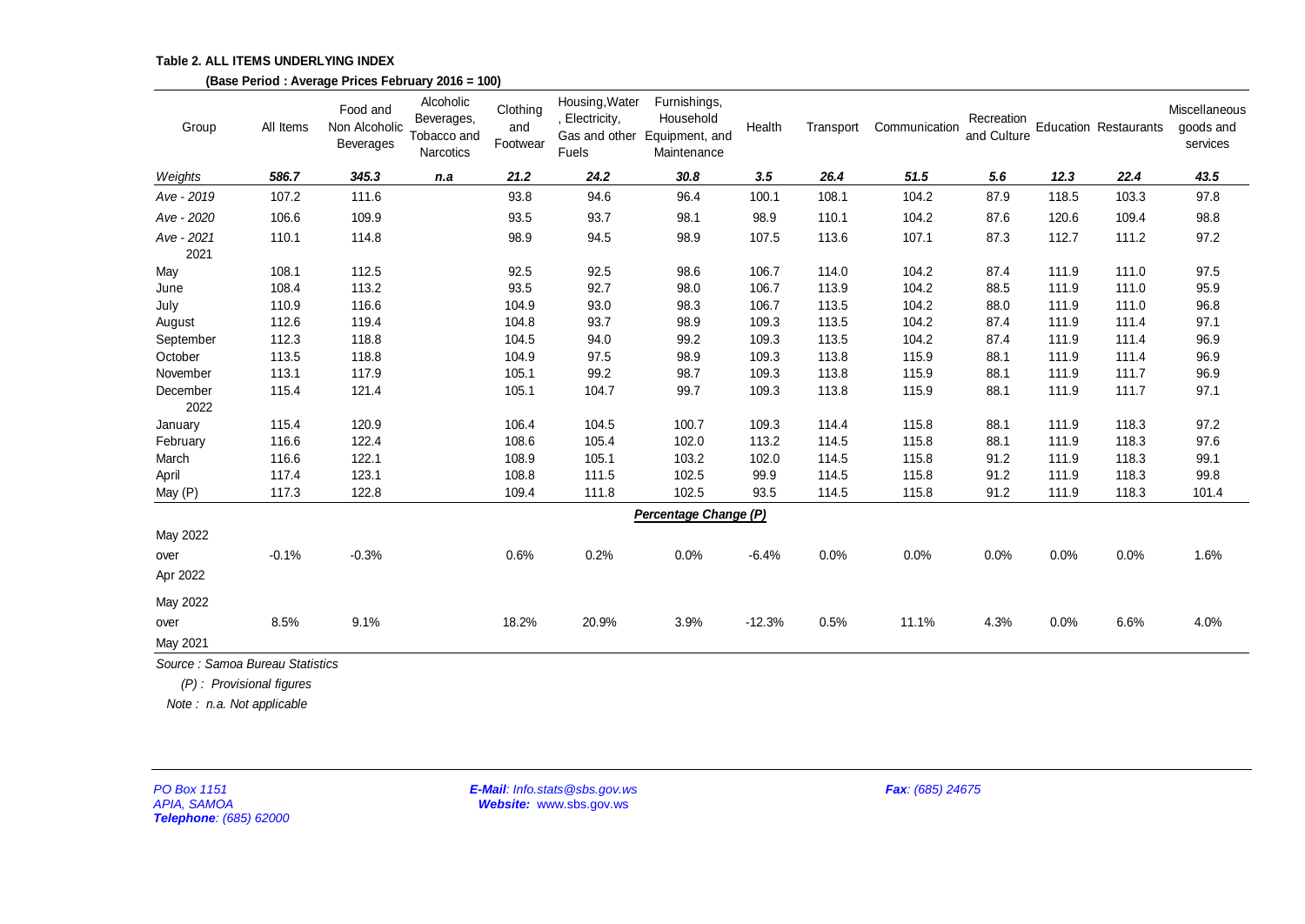|                                                                       |      |                                                          |        | 2021   |        |        | 2022   |                  |
|-----------------------------------------------------------------------|------|----------------------------------------------------------|--------|--------|--------|--------|--------|------------------|
| <b>Commodities</b>                                                    | Wt   | Unit                                                     |        |        |        |        |        |                  |
|                                                                       |      |                                                          | Mar    | Apr    | May    | Mar    | Apr    | May (P)          |
| 01 Food and non-alcoholic beverages                                   |      |                                                          |        |        |        |        |        |                  |
| Leg Quarters Chicken                                                  | 62.2 | kg                                                       | 4.15   | 4.22   | 4.39   | 4.97   | 5.04   | 4.88             |
| Raw Sugar                                                             | 21.3 | kg                                                       | 2.57   | 2.57   | 2.67   | 2.99   | 2.99   | 3.01             |
| <b>Bread</b>                                                          | 17.2 | loaf                                                     | 1.64   | 1.64   | 1.64   | 1.65   | 1.65   | 1.66             |
| Corned Beef (a)                                                       | 15.9 | 340 grms                                                 | 8.40   | 8.45   | 8.58   | 8.77   | 8.77   | 9.02             |
| Taro                                                                  | 15.2 | kg                                                       | 1.71   | 1.63   | 1.69   | 3.40   | 3.38   | 3.36             |
| Re-packed medium grain rice                                           | 13.4 | kg                                                       | 2.72   | 2.64   | 2.75   | 3.09   | 3.11   | 3.14             |
| Prepacked medium grain rice (a)                                       | 13.4 | 907 grms                                                 | 2.88   | 2.88   | 2.77   | 2.77   | 2.80   | 2.80             |
| Canned fish betw een \$3.00 and \$3.99 Natural Oil                    | 12.7 | 425 grms                                                 | 3.34   | 3.31   | 3.26   | 3.31   | 3.31   | 3.17             |
| Bongo                                                                 | 10.2 | 20 grms                                                  | 0.83   | 0.83   | 0.81   | 0.82   | 0.82   | 0.82             |
| Keke Saina Biscuits (a)                                               | 9.2  | pkt 10                                                   | 6.08   | 6.08   | 6.17   | 6.31   | 6.21   | 6.21             |
| Ice Cream (a)                                                         | 9.2  | 2 ltr                                                    | 15.60  | 15.60  | 15.33  | 16.92  | 16.85  | 16.85            |
| Ramen                                                                 | 9.0  | 85 gms                                                   | 1.04   | 1.04   | 1.06   | 1.07   | 1.08   | 1.11             |
| Fish (Piece)                                                          | 7.9  | kg                                                       | 24.02  | 16.20  | 20.64  | 28.38  | 25.00  | 23.90            |
| <b>Butter</b>                                                         | 7.7  | 454 grms                                                 | 15.80  | 16.07  | 16.07  | 16.37  | 16.66  | 16.80            |
| Round Pancake (a)                                                     | 7.5  | sml                                                      | 0.15   | 0.15   | 0.15   | 0.15   | 0.15   | 0.15             |
| <b>Mutton Flaps</b>                                                   | 6.6  | kg                                                       | 25.79  | 24.37  | 25.14  | 24.98  | 25.48  | 26.05            |
| Canned fish \$4:00 or over N/Oil                                      | 6.4  | 425 grms                                                 | 4.63   | 4.52   | 4.73   | 4.64   | 4.72   | 4.70             |
| Canned fish under \$3.00 in N/Oil                                     | 6.4  | 425 grms                                                 | 2.77   | 2.63   | 2.52   | 2.87   | 2.87   | 3.00             |
| <b>Wings Turkey</b>                                                   | 6.3  | kg                                                       | 8.69   | 8.78   | 8.95   | 8.83   | 8.63   | 9.36             |
| Fish (string)                                                         | 6.0  | kg                                                       | 9.67   | 10.81  | 9.17   | 10.18  | 11.11  | 10.12            |
| Fish (large)                                                          | 6.0  | kg                                                       | 16.36  | 15.38  | 14.44  | 15.86  | 15.67  | 19.69            |
| 02 Alcoholic beverages, tobacco and narcotics                         |      |                                                          |        |        |        |        |        |                  |
| Lager Beer                                                            | 37.9 | 355 mls                                                  | 3.66   | 3.66   | 3.64   | 3.74   | 3.73   | 3.76             |
| Pall Mall Filter Cigarettes (Red)                                     | 24.3 | 20 rolls                                                 | 14.60  | 14.60  | 14.60  | 14.60  | 14.60  | 14.60            |
| Pall Mall Menthol Cigarettes (Green)                                  | 24.3 | 20 rolls                                                 | 14.60  | 14.60  | 14.60  | 14.60  | 14.60  | 14.60            |
| Beer (a)                                                              | 16.3 | 330 mls                                                  | 3.49   | 3.50   | 3.50   | 3.56   | 3.54   | 3.56             |
| Tobacco (a)                                                           | 12.6 | 30 grms                                                  | 15.00  | 15.00  | 15.00  | 15.00  | 15.00  | 15.00            |
| 03 Clothing and footwear                                              |      |                                                          |        |        |        |        |        |                  |
| Uniform le Faitaga College boys                                       | 4.3  | size 8-10                                                | 29.67  | 29.67  | 29.67  | 38.33  | 38.33  | 38.33            |
| Uniform Pa'ave (a)                                                    | 3.7  | size 7                                                   | 29.67  | 29.67  | 29.67  | 42.67  | 42.67  | 42.67            |
| 04 Housing, water, electricity, gas and other fuels                   |      |                                                          |        |        |        |        |        |                  |
| Electricity Cashpow er                                                | 50.6 | kw h                                                     | 0.48   | 0.50   | 0.50   | 0.58   | 0.58   | 0.58             |
| Reservoir treated Water                                               | 28.5 | 15-40 m3                                                 | 1.67   | 1.67   | 1.67   | 1.34   | 1.34   | 1.34             |
| Liquid gas                                                            | 15.8 | 9kg                                                      | 59.25  | 59.00  | 59.00  | 66.00  | 72.05  | 72.55            |
| Government house Rent                                                 | 12.2 | 2 b/room                                                 | 650.00 | 650.00 | 650.00 | 650.00 | 650.00 | 650.00           |
| 05 Furnishings, household equipment and routine household maintenance |      |                                                          |        |        |        |        |        |                  |
| Washing pow der (a)                                                   | 6.3  | 200 grms                                                 | 1.88   | 1.93   | 1.93   | 2.00   | 2.00   | 2.00             |
| Soap yellow Washing soap                                              | 5.9  | bar                                                      | 2.89   | 2.77   | 2.68   | 3.15   | 3.05   | 3.05             |
| Mosquito coil                                                         | 4.4  | 10 coil                                                  | 1.33   | 1.33   | 1.33   | 1.35   | 1.38   | 1.38             |
|                                                                       |      |                                                          |        |        |        |        |        |                  |
| PO Box 1151<br><b>APIA, SAMOA</b><br>Telephone: (685) 62000           |      | E-Mail: Info.stats@sbs.gov.ws<br>Website: www.sbs.gov.ws |        |        |        |        |        | Fax: (685) 24675 |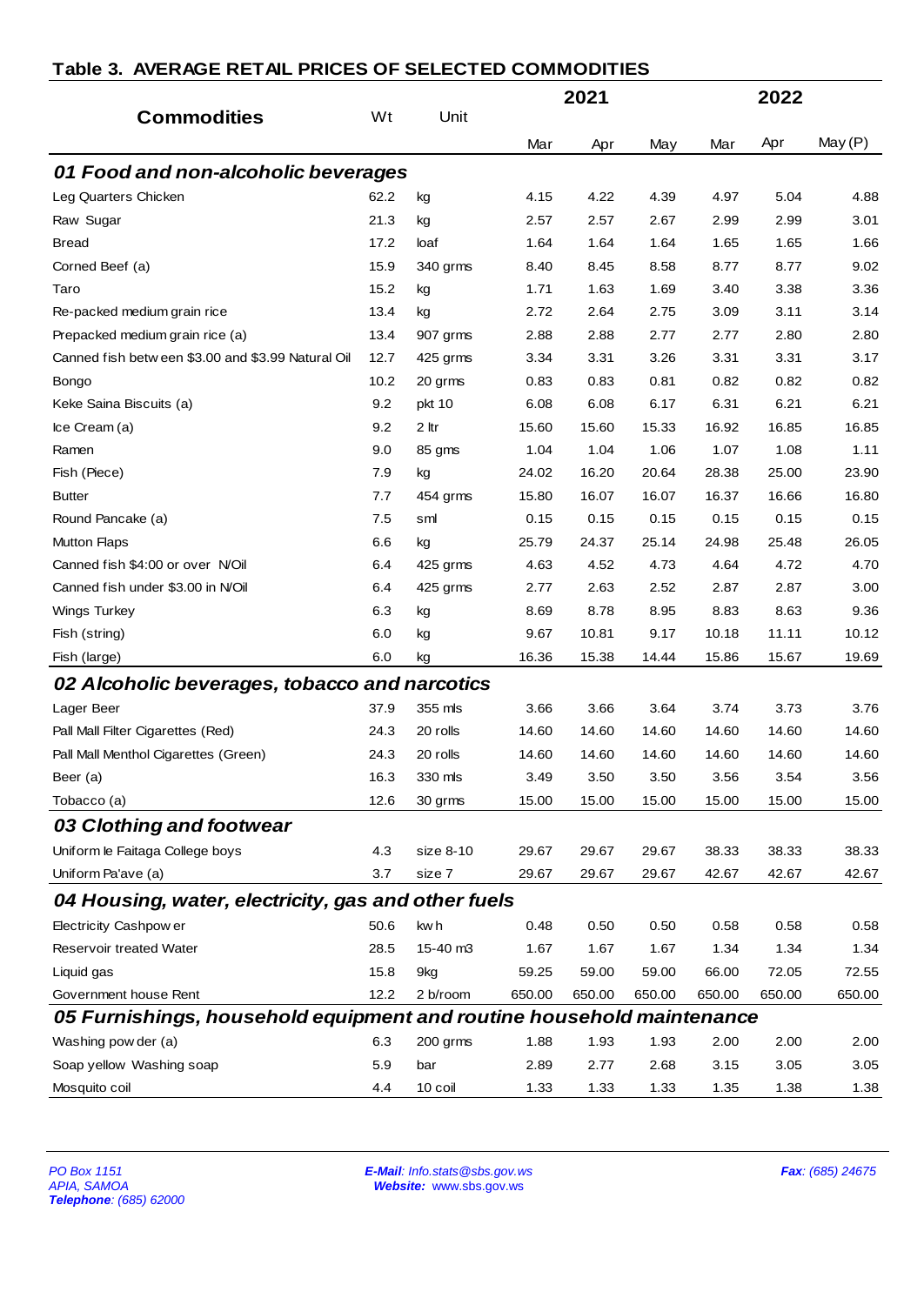| 06 Health                                                                                                                                                                                                    |          |                                                          |         |         |         |         |         |                  |
|--------------------------------------------------------------------------------------------------------------------------------------------------------------------------------------------------------------|----------|----------------------------------------------------------|---------|---------|---------|---------|---------|------------------|
| Amoxicillin 500mg tablets (a)                                                                                                                                                                                | 2.5      | 20 tablets                                               | 8.00    | 7.83    | 8.00    | 8.20    | 7.77    | 7.10             |
| Hospital Charge                                                                                                                                                                                              | 1.1      | per night                                                | 22.50   | 22.50   | 22.50   | 22.50   | 22.50   | 22.50            |
| 07 Transport                                                                                                                                                                                                 |          |                                                          |         |         |         |         |         |                  |
| Petrol                                                                                                                                                                                                       | 60.8     | 1 <sup>h</sup>                                           | 2.41    | 2.53    | 2.63    | 3.11    | 3.33    | 3.34             |
| Taxi Fare P.O to Motootua Hosp                                                                                                                                                                               | 8.2      | per trip                                                 | 4.80    | 4.80    | 4.80    | 4.80    | 4.80    | 4.80             |
| Taxi Fares P.O to Malua                                                                                                                                                                                      | 8.2      | per trip                                                 | 31.30   | 31.30   | 31.30   | 31.30   | 31.30   | 31.30            |
| Taxi Fares P.O to Falefa                                                                                                                                                                                     | 8.2      | per trip                                                 | 43.20   | 43.20   | 43.20   | 43.20   | 43.20   | 43.20            |
| Air Fares Fagalii Pago Fagalii                                                                                                                                                                               | 6.8      | return trip                                              | 395.00  | 395.00  | 395.00  | 395.00  | 395.00  | 395.00           |
| Air Fares Apia Auckland Apia                                                                                                                                                                                 | 6.8      | 1 month                                                  | 1257.87 | 1257.87 | 1257.87 | 1257.87 | 1257.87 | 1257.87          |
| 08 Communication                                                                                                                                                                                             |          |                                                          |         |         |         |         |         |                  |
| Calling per minute Rate cell phone (a)                                                                                                                                                                       |          | 10.02 per minute                                         | 0.43    | 0.43    | 0.43    | 0.43    | 0.43    | 0.43             |
| Internet data bundles per mb Rate (a)                                                                                                                                                                        |          | 10.02 per mb                                             | 0.25    | 0.25    | 0.25    | 0.25    | 0.25    | 0.25             |
| Calling per minute Rate cell phone (a)                                                                                                                                                                       |          | 10.02 per minute                                         | 0.44    | 0.44    | 0.44    | 0.44    | 0.44    | 0.44             |
| Internet data bundles per mb Rate (a)                                                                                                                                                                        |          | 10.02 per mb                                             | 0.20    | 0.20    | 0.20    | 0.32    | 0.32    | 0.32             |
| 09 Recreation and culture                                                                                                                                                                                    |          |                                                          |         |         |         |         |         |                  |
| Television LCD 32" (a)                                                                                                                                                                                       |          | 2.30 LCD 32"                                             | 852.83  | 852.83  | 852.83  | 852.83  | 852.83  | 852.83           |
| Exercise Book w arw ick                                                                                                                                                                                      |          | 1.44 1B4                                                 | 1.37    | 1.37    | 1.45    | 1.62    | 1.62    | 1.62             |
| Laptop (a)                                                                                                                                                                                                   |          | 1.33 each                                                | 2898.60 | 2898.60 | 2898.60 | 2898.60 | 2898.60 | 2898.60          |
| 10 Education                                                                                                                                                                                                 |          |                                                          |         |         |         |         |         |                  |
| Fees PTA Primary Y Urban Registration fees (a)                                                                                                                                                               |          | 7.23 Year 6                                              | 72.50   | 72.50   | 72.50   | 72.50   | 72.50   | 72.50            |
| Fees PTA Secondary Y Urban Registration fees (                                                                                                                                                               |          | 5.11 Year 10                                             | 58.00   | 58.00   | 58.00   | 58.00   | 58.00   | 58.00            |
| Fees Tertiary NUS registration School Fees                                                                                                                                                                   |          | 3.79 registration                                        | 322.00  | 322.00  | 322.00  | 322.00  | 322.00  | 322.00           |
| Fees Secondary Y Examination Fees (a)                                                                                                                                                                        |          | 3.61 Y12-13                                              | 25.50   | 25.50   | 25.50   | 25.50   | 25.50   | 25.50            |
| <b>11 Restaurants and hotels</b>                                                                                                                                                                             |          |                                                          |         |         |         |         |         |                  |
| Fish & Chip Meal                                                                                                                                                                                             |          | 7.79 1 serve                                             | 10.08   | 10.08   | 10.08   | 10.17   | 10.17   | 10.17            |
| Curry & Chopsuey Meal                                                                                                                                                                                        |          | 4.87 1 serve                                             | 4.00    | 4.00    | 4.00    | 4.67    | 4.67    | 4.67             |
| Chicken & Chips Meal (a)                                                                                                                                                                                     |          | 4.87 1 serve                                             | 10.29   | 10.29   | 10.29   | 10.43   | 10.43   | 10.43            |
| Steam rice & chicken Meal (a)                                                                                                                                                                                |          | 4.87 1 serve                                             | 5.00    | 5.00    | 5.00    | 5.50    | 5.50    | 5.50             |
| 12 Miscellaneous goods and services                                                                                                                                                                          |          |                                                          |         |         |         |         |         |                  |
| Paper Sofan deluxe ply Toilet Paper                                                                                                                                                                          |          | 8.52 250 sheets                                          | 0.99    | 1.00    | 1.00    | 1.06    | 1.09    | 1.13             |
| Hair Gel                                                                                                                                                                                                     |          | 4.59 1124 ml                                             | 4.76    | 4.76    | 4.76    | 4.61    | 4.66    | 5.10             |
| Price for Storage of remains (a)                                                                                                                                                                             |          | 4.41 per day                                             | 60.00   | 60.00   | 60.00   | 60.00   | 60.00   | 60.00            |
| Basic Casket (a)                                                                                                                                                                                             |          | 4.41 each                                                | 1966.67 | 1966.67 | 1966.67 | 1966.67 | 1966.67 | 1966.67          |
| Standard Embalming (a)                                                                                                                                                                                       |          | 4.41 1 person                                            | 1500.00 | 1500.00 | 1500.00 | 1500.00 | 1500.00 | 1500.00          |
| Toilet soap (a)                                                                                                                                                                                              | 4.38 90g |                                                          | 1.92    | 1.93    | 1.93    | 1.94    | 1.95    | 1.95             |
| Diapers (a)                                                                                                                                                                                                  |          | 4.19 5kg-10kg                                            | 7.89    | 7.60    | 7.89    | 7.46    | 7.51    | 7.51             |
| Source: Samoa Bureau Statistics<br>(a) : New commodity from February 2016<br>(P): Provisional figures<br>Note : Please note unit of convvertion was in pound's (Ib's) but been converted into kilograms (kg) |          |                                                          |         |         |         |         |         |                  |
| PO Box 1151<br><b>APIA, SAMOA</b><br>Telephone: (685) 62000                                                                                                                                                  |          | E-Mail: Info.stats@sbs.gov.ws<br>Website: www.sbs.gov.ws |         |         |         |         |         | Fax: (685) 24675 |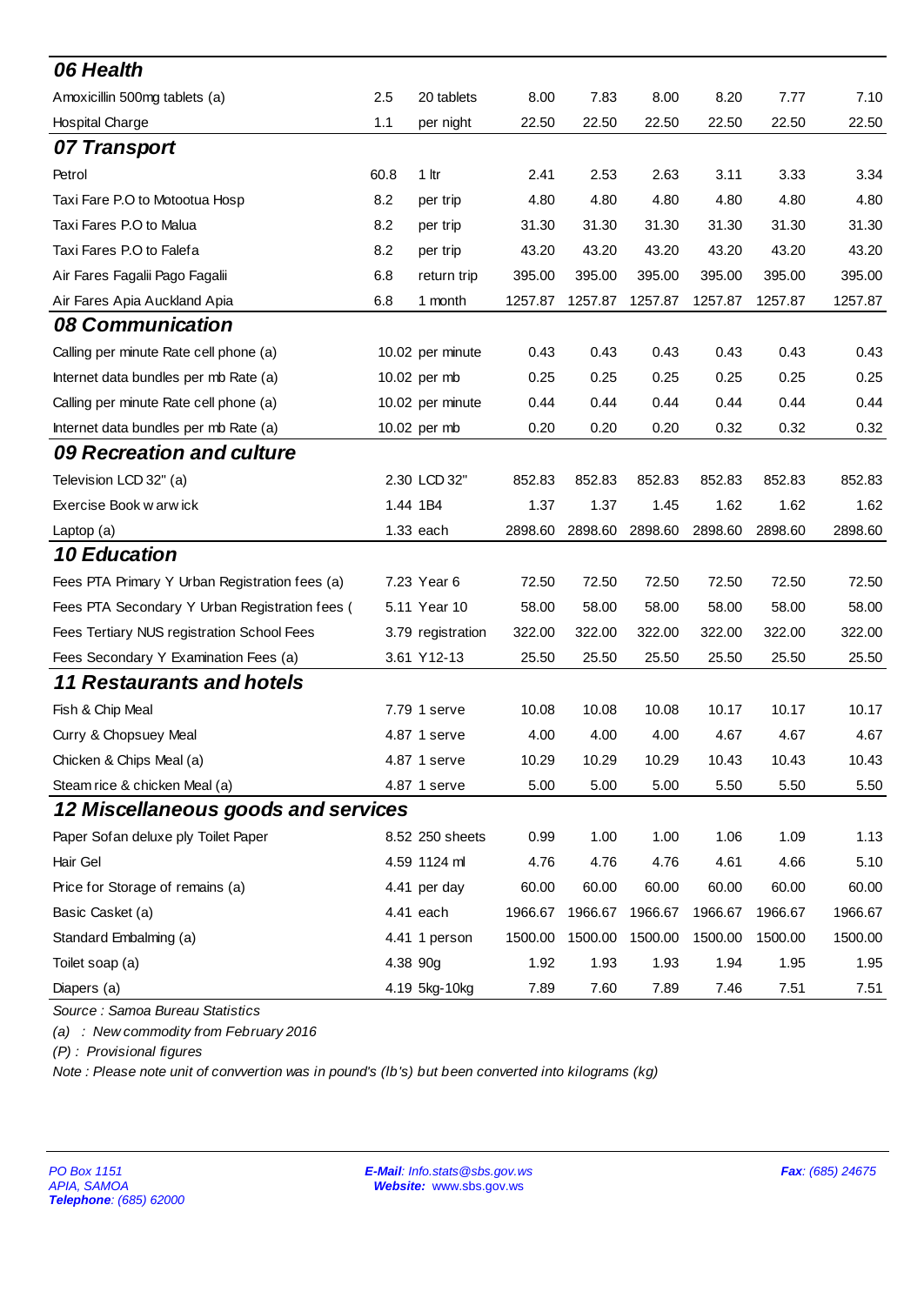**Table 4. IMPORTED GOODS COMPONENT OF THE CONSUMER PRICE INDEX**

| Group              | All Items | Food and<br>Non<br>Alcoholic<br><b>Beverages</b> | Alcoholic<br>Beverages,<br>Tobacco and<br><b>Narcotics</b> | Clothing and<br>Footwear | Housing, Water<br>, Electricity,<br>Gas and other<br>Fuels | Furnishings,<br>Household<br>Equipment<br>and<br>Maintenance | Health   | Transport | Communication | Recreation<br>and<br>Culture |     | Education Restaurants | Miscellaneous<br>goods and<br>services |
|--------------------|-----------|--------------------------------------------------|------------------------------------------------------------|--------------------------|------------------------------------------------------------|--------------------------------------------------------------|----------|-----------|---------------|------------------------------|-----|-----------------------|----------------------------------------|
| Weights            | 494.7     | 269.1                                            | 23.8                                                       | 15.2                     | 28.3                                                       | 26.9                                                         | 2.5      | 88.6      | n.a           | 5.6                          | n.a | n.a                   | 34.7                                   |
| Ave - 2019         | 111.1     | 114.5                                            | 118.3                                                      | 93.7                     | 100.8                                                      | 95.8                                                         | 97.9     | 117.3     |               | 87.9                         |     |                       | 96.7                                   |
| Ave - 2020         | 107.9     | 112.2                                            | 117.1                                                      | 93.2                     | 96.0                                                       | 97.7                                                         | 95.8     | 107.4     |               | 87.6                         |     |                       | 98.0                                   |
| Ave - 2021<br>2021 | 114.0     | 118.4                                            | 118.8                                                      | 100.9                    | 99.1                                                       | 98.7                                                         | 108.0    | 119.9     |               | 87.3                         |     |                       | 95.9                                   |
| May                | 112.1     | 115.8                                            | 118.9                                                      | 92.4                     | 96.8                                                       | 98.4                                                         | 106.9    | 119.4     |               | 87.4                         |     |                       | 96.3                                   |
| June               | 112.4     | 116.5                                            | 119.2                                                      | 93.8                     | 97.0                                                       | 97.7                                                         | 106.9    | 119.3     |               | 88.5                         |     |                       | 94.3                                   |
| July               | 115.7     | 120.9                                            | 119.2                                                      | 109.1                    | 98.1                                                       | 98.0                                                         | 106.9    | 120.9     |               | 88.0                         |     |                       | 95.4                                   |
| August             | 118.3     | 124.4                                            | 119.2                                                      | 108.9                    | 99.4                                                       | 98.7                                                         | 110.6    | 123.7     |               | 87.4                         |     |                       | 95.8                                   |
| September          | 118.4     | 123.7                                            | 119.2                                                      | 108.6                    | 99.9                                                       | 99.1                                                         | 110.6    | 126.6     |               | 87.4                         |     |                       | 95.6                                   |
| October            | 118.2     | 123.5                                            | 119.2                                                      | 109.2                    | 102.7                                                      | 98.7                                                         | 110.6    | 125.4     |               | 88.1                         |     |                       | 95.5                                   |
| November           | 118.1     | 122.4                                            | 119.2                                                      | 109.4                    | 105.0                                                      | 98.5                                                         | 110.6    | 127.2     |               | 88.1                         |     |                       | 95.6                                   |
| December<br>2022   | 122.7     | 126.7                                            | 119.2                                                      | 109.4                    | 112.0                                                      | 99.6                                                         | 110.6    | 137.1     |               | 88.1                         |     |                       | 95.7                                   |
| January            | 121.6     | 125.9                                            | 119.2                                                      | 111.2                    | 110.8                                                      | 100.8                                                        | 110.6    | 133.0     |               | 88.1                         |     |                       | 95.9                                   |
| February           | 122.4     | 128.0                                            | 119.7                                                      | 114.3                    | 110.9                                                      | 102.2                                                        | 116.1    | 129.7     |               | 88.1                         |     |                       | 96.4                                   |
| March              | 123.6     | 127.7                                            | 119.7                                                      | 114.7                    | 112.4                                                      | 103.6                                                        | 100.1    | 136.0     |               | 91.2                         |     |                       | 98.3                                   |
| April              | 126.0     | 128.9                                            | 119.7                                                      | 114.5                    | 119.5                                                      | 102.8                                                        | 97.2     | 143.5     |               | 91.2                         |     |                       | 99.2                                   |
| May (P)            | 125.8     | 128.2                                            | 118.5                                                      | 115.4                    | 119.8                                                      | 102.8                                                        | 88.1     | 143.8     |               | 91.2                         |     |                       | 101.2                                  |
|                    |           |                                                  |                                                            |                          |                                                            | Percentage Change (P)                                        |          |           |               |                              |     |                       |                                        |
| May 2022           |           |                                                  |                                                            |                          |                                                            |                                                              |          |           |               |                              |     |                       |                                        |
| over               | $-0.2%$   | $-0.5%$                                          | $-1.0%$                                                    | 0.7%                     | 0.2%                                                       | 0.0%                                                         | $-9.3%$  | 0.2%      |               | 0.0%                         |     |                       | 2.0%                                   |
| Apr 2022           |           |                                                  |                                                            |                          |                                                            |                                                              |          |           |               |                              |     |                       |                                        |
| May 2022           |           |                                                  |                                                            |                          |                                                            |                                                              |          |           |               |                              |     |                       |                                        |
| over<br>May 2021   | 12.2%     | 10.7%                                            | $-0.3%$                                                    | 24.9%                    | 23.8%                                                      | 4.5%                                                         | $-17.5%$ | 20.5%     |               | 4.3%                         |     |                       | 5.0%                                   |
|                    |           |                                                  |                                                            |                          |                                                            |                                                              |          |           |               |                              |     |                       |                                        |

 **(Base Period : Average Prices February 2016 = 100)**

*Source : Samoa Bureau Statistics*

 *(P) : Provisional figures*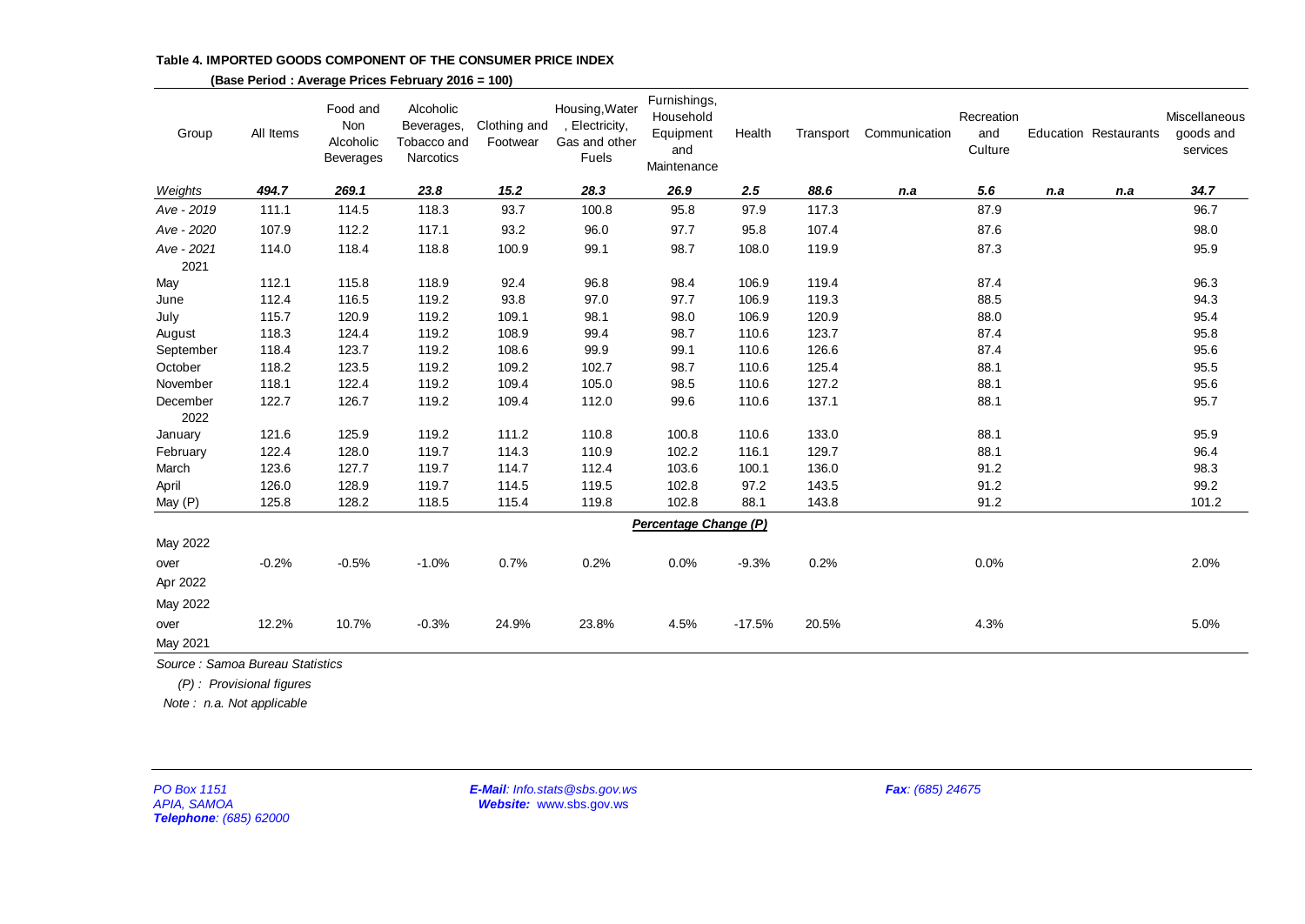|                                                             |                                                                                          |                                                  | (Base Period: Average Prices February 2016 = 100)   |                          |                                                            |                                                              |          |           |                  |                              |     |                              |                                        |
|-------------------------------------------------------------|------------------------------------------------------------------------------------------|--------------------------------------------------|-----------------------------------------------------|--------------------------|------------------------------------------------------------|--------------------------------------------------------------|----------|-----------|------------------|------------------------------|-----|------------------------------|----------------------------------------|
| Group                                                       | All Items                                                                                | Food and<br>Non<br>Alcoholic<br><b>Beverages</b> | Alcoholic<br>Beverages,<br>Tobacco and<br>Narcotics | Clothing and<br>Footwear | Housing, Water<br>, Electricity,<br>Gas and other<br>Fuels | Furnishings,<br>Household<br>Equipment<br>and<br>Maintenance | Health   | Transport | Communication    | Recreation<br>and<br>Culture |     | <b>Education Restaurants</b> | Miscellaneous<br>goods and<br>services |
| Weights                                                     | 401.2                                                                                    | 269.1                                            | n.a                                                 | 15.2                     | 24.2                                                       | 26.9                                                         | 2.5      | 23.0      | n.a              | 5.6                          | n.a | n.a                          | 34.7                                   |
| Ave - 2019                                                  | 108.9                                                                                    | 114.5                                            |                                                     | 93.7                     | 94.6                                                       | 95.8                                                         | 97.9     | 108.1     |                  | 87.9                         |     |                              | 96.7                                   |
| Ave - 2020                                                  | 107.6                                                                                    | 112.2                                            |                                                     | 93.2                     | 93.7                                                       | 97.7                                                         | 95.8     | 110.4     |                  | 87.6                         |     |                              | 98.0                                   |
| Ave - 2021                                                  | 112.3                                                                                    | 118.4                                            |                                                     | 100.9                    | 94.5                                                       | 98.7                                                         | 108.0    | 114.4     |                  | 87.3                         |     |                              | 95.9                                   |
| 2021                                                        |                                                                                          |                                                  |                                                     |                          |                                                            |                                                              |          |           |                  |                              |     |                              |                                        |
| May                                                         | 110.2                                                                                    | 115.8                                            |                                                     | 92.4                     | 92.5                                                       | 98.4                                                         | 106.9    | 114.8     |                  | 87.4                         |     |                              | 96.3                                   |
| June                                                        | 110.5                                                                                    | 116.5                                            |                                                     | 93.8                     | 92.7                                                       | 97.7                                                         | 106.9    | 114.7     |                  | 88.5                         |     |                              | 94.3                                   |
| July                                                        | 114.1                                                                                    | 120.9                                            |                                                     | 109.1                    | 93.0                                                       | 98.0                                                         | 106.9    | 114.2     |                  | 88.0                         |     |                              | 95.4                                   |
| August                                                      | 116.6                                                                                    | 124.4                                            |                                                     | 108.9                    | 93.7                                                       | 98.7                                                         | 110.6    | 114.2     |                  | 87.4                         |     |                              | 95.8                                   |
| September                                                   | 116.1                                                                                    | 123.7                                            |                                                     | 108.6                    | 94.0                                                       | 99.1                                                         | 110.6    | 114.2     |                  | 87.4                         |     |                              | 95.6                                   |
| October                                                     | 116.2                                                                                    | 123.5                                            |                                                     | 109.2                    | 97.5                                                       | 98.7                                                         | 110.6    | 114.6     |                  | 88.1                         |     |                              | 95.5                                   |
| November                                                    | 115.6                                                                                    | 122.4                                            |                                                     | 109.4                    | 99.2                                                       | 98.5                                                         | 110.6    | 114.5     |                  | 88.1                         |     |                              | 95.6                                   |
| December<br>2022                                            | 118.9                                                                                    | 126.7                                            |                                                     | 109.4                    | 104.7                                                      | 99.6                                                         | 110.6    | 114.5     |                  | 88.1                         |     |                              | 95.7                                   |
| January                                                     | 118.5                                                                                    | 125.9                                            |                                                     | 111.2                    | 104.5                                                      | 100.8                                                        | 110.6    | 114.4     |                  | 88.1                         |     |                              | 95.9                                   |
| February                                                    | 120.3                                                                                    | 128.0                                            |                                                     | 114.3                    | 105.4                                                      | 102.2                                                        | 116.1    | 114.6     |                  | 88.1                         |     |                              | 96.4                                   |
| March                                                       | 120.2                                                                                    | 127.7                                            |                                                     | 114.7                    | 105.1                                                      | 103.6                                                        | 100.1    | 114.6     |                  | 91.2                         |     |                              | 98.3                                   |
| April                                                       | 121.4                                                                                    | 128.9                                            |                                                     | 114.5                    | 111.5                                                      | 102.8                                                        | 97.2     | 114.6     |                  | 91.2                         |     |                              | 99.2                                   |
| May (P)                                                     | 121.4                                                                                    | 128.9                                            |                                                     | 114.5                    | 111.5                                                      | 102.8                                                        | 97.2     | 114.6     |                  | 91.2                         |     |                              | 99.2                                   |
|                                                             |                                                                                          |                                                  |                                                     |                          |                                                            | Percentage Change (P)                                        |          |           |                  |                              |     |                              |                                        |
| May 2022                                                    |                                                                                          |                                                  |                                                     |                          |                                                            |                                                              |          |           |                  |                              |     |                              |                                        |
| over                                                        | $-0.2%$                                                                                  | $-0.5%$                                          |                                                     | 0.7%                     | 0.2%                                                       | 0.0%                                                         | $-9.3%$  | 0.0%      |                  | 0.0%                         |     |                              | 2.0%                                   |
| Apr 2022                                                    |                                                                                          |                                                  |                                                     |                          |                                                            |                                                              |          |           |                  |                              |     |                              |                                        |
| May 2022                                                    |                                                                                          |                                                  |                                                     |                          |                                                            |                                                              |          |           |                  |                              |     |                              |                                        |
| over                                                        | 10.0%                                                                                    | 10.7%                                            |                                                     | 24.9%                    | 20.9%                                                      | 4.5%                                                         | $-17.5%$ | $-0.2%$   |                  | 4.3%                         |     |                              | 5.0%                                   |
| May 2021                                                    |                                                                                          |                                                  |                                                     |                          |                                                            |                                                              |          |           |                  |                              |     |                              |                                        |
|                                                             | Source: Samoa Bureau Statistics<br>(P): Provisional figures<br>Note: n.a. Not applicable |                                                  |                                                     |                          |                                                            |                                                              |          |           |                  |                              |     |                              |                                        |
| PO Box 1151<br><b>APIA, SAMOA</b><br>Telephone: (685) 62000 |                                                                                          |                                                  |                                                     |                          | E-Mail: Info.stats@sbs.gov.ws<br>Website: www.sbs.gov.ws   |                                                              |          |           | Fax: (685) 24675 |                              |     |                              |                                        |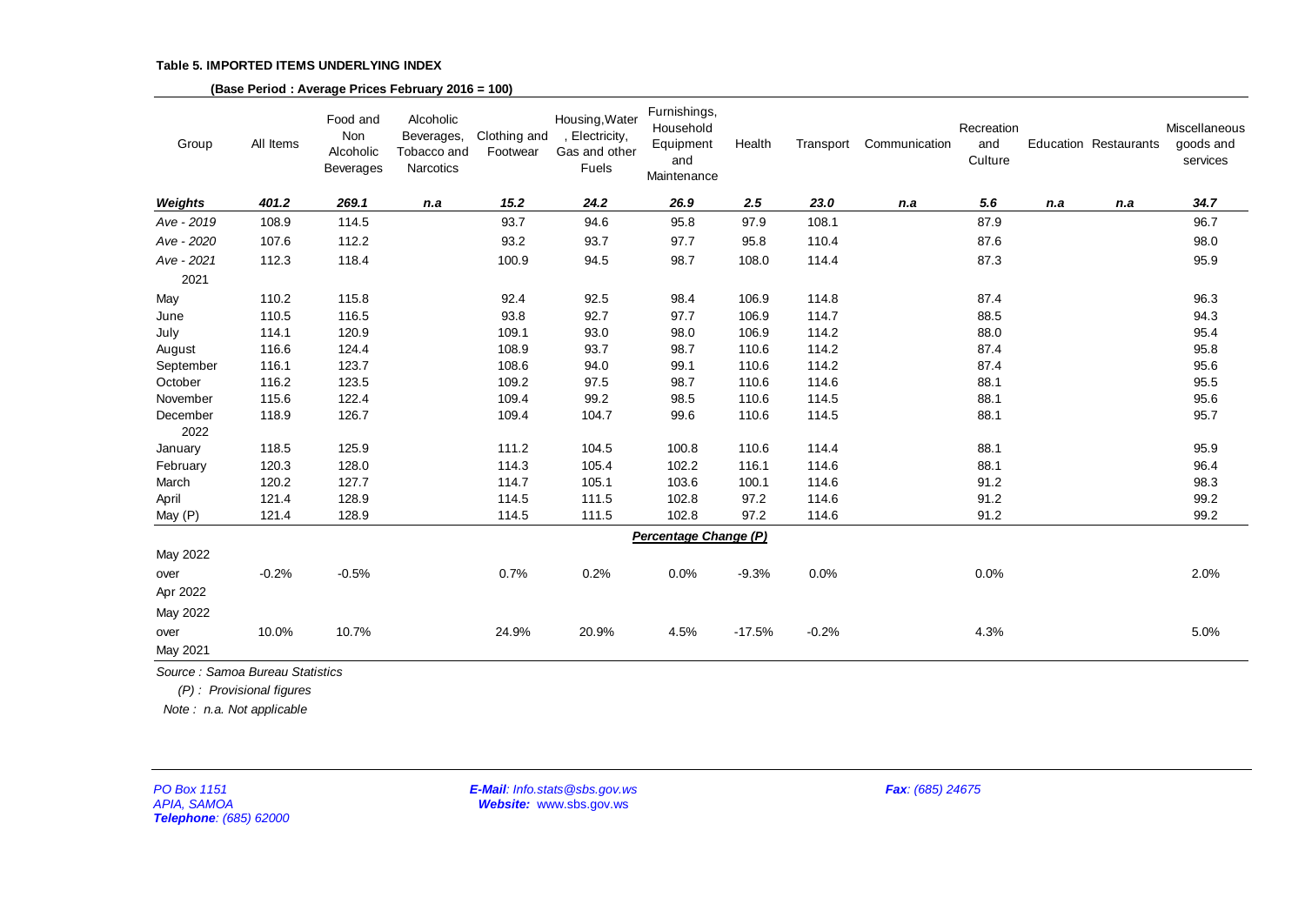|                                                             |                          |                                                  | (Base Period: Average Prices February 2016 = 100)   |                             |                                                            |                                                              |        |           |                  |                           |       |                       |                                        |
|-------------------------------------------------------------|--------------------------|--------------------------------------------------|-----------------------------------------------------|-----------------------------|------------------------------------------------------------|--------------------------------------------------------------|--------|-----------|------------------|---------------------------|-------|-----------------------|----------------------------------------|
| Group                                                       | All Items                | Food and<br>Non<br>Alcoholic<br><b>Beverages</b> | Alcoholic<br>Beverages,<br>Tobacco and<br>Narcotics | Clothing<br>and<br>Footwear | Housing, Water<br>, Electricity,<br>Gas and other<br>Fuels | Furnishings,<br>Household<br>Equipment<br>and<br>Maintenance | Health | Transport | Communication    | Recreation<br>and Culture |       | Education Restaurants | Miscellaneous<br>goods and<br>services |
| Weights                                                     | 505.3                    | 134.6                                            | 104.6                                               | 6.0                         | 91.3                                                       | 3.9                                                          | 2.2    | 59.9      | 51.5             | 0.4                       | 19.7  | 22.4                  | 8.8                                    |
| Ave - 2019                                                  | 105.5                    | 107.3                                            | 116.5                                               | 93.8                        | 93.2                                                       | 100.3                                                        | 102.5  | 102.3     | 104.2            | 100.0                     | 113.5 | 103.3                 | 102.3                                  |
| Ave - 2020                                                  | 105.3                    | 106.8                                            | 120.7                                               | 94.2                        | 87.6                                                       | 100.3                                                        | 103.0  | 100.1     | 104.2            | 100.0                     | 114.9 | 109.4                 | 102.3                                  |
| Ave - 2021<br>2021                                          | 105.9                    | 105.6                                            | 122.2                                               | 93.8                        | 90.3                                                       | 100.3                                                        | 103.0  | 99.6      | 107.1            | 100.0                     | 109.9 | 111.2                 | 102.3                                  |
| May                                                         | 103.4                    | 99.9                                             | 122.1                                               | 92.9                        | 86.5                                                       | 100.3                                                        | 103.0  | 100.0     | 104.2            | 100.0                     | 109.4 | 111.0                 | 102.3                                  |
| June                                                        | 106.1                    | 102.7                                            | 122.2                                               | 92.9                        | 97.3                                                       | 100.3                                                        | 103.0  | 100.0     | 104.2            | 100.0                     | 109.4 | 111.0                 | 102.3                                  |
| July                                                        | 106.5                    | 104.1                                            | 122.3                                               | 94.2                        | 97.3                                                       | 100.3                                                        | 103.0  | 100.0     | 104.2            | 100.0                     | 109.4 | 111.0                 | 102.3                                  |
| August                                                      | 107.3                    | 106.7                                            | 121.9                                               | 94.2                        | 98.6                                                       | 100.3                                                        | 103.0  | 100.0     | 104.2            | 100.0                     | 109.4 | 111.4                 | 102.3                                  |
| September                                                   | 107.3                    | 106.4                                            | 122.1                                               | 94.2                        | 98.6                                                       | 100.3                                                        | 103.0  | 100.0     | 104.2            | 100.0                     | 109.4 | 111.4                 | 102.3                                  |
| October                                                     | 109.1                    | 107.3                                            | 122.2                                               | 94.2                        | 100.5                                                      | 100.3                                                        | 103.0  | 100.0     | 115.9            | 100.0                     | 109.4 | 111.4                 | 102.3                                  |
| November                                                    | 108.1                    | 115.7                                            | 122.1                                               | 94.2                        | 83.9                                                       | 100.3                                                        | 103.0  | 98.2      | 115.9            | 100.0                     | 109.4 | 111.7                 | 102.3                                  |
| December<br>2022                                            | 108.2                    | 115.8                                            | 122.3                                               | 94.2                        | 83.9                                                       | 100.3                                                        | 103.0  | 97.9      | 115.9            | 100.0                     | 109.4 | 111.7                 | 102.3                                  |
| January                                                     | 108.3                    | 115.1                                            | 122.2                                               | 94.2                        | 83.9                                                       | 100.3                                                        | 103.0  | 98.2      | 115.8            | 100.0                     | 109.4 | 118.3                 | 102.3                                  |
| February                                                    | 108.4                    | 115.4                                            | 122.7                                               | 94.2                        | 83.9                                                       | 100.5                                                        | 103.0  | 98.2      | 115.8            | 100.0                     | 109.4 | 118.3                 | 102.3                                  |
| March                                                       | 108.9                    | 116.6                                            | 123.3                                               | 94.2                        | 83.9                                                       | 100.5                                                        | 103.0  | 98.2      | 115.8            | 100.0                     | 109.4 | 118.3                 | 102.3                                  |
| April                                                       | 108.6                    | 115.8                                            | 123.1                                               | 94.2                        | 83.9                                                       | 100.5                                                        | 103.0  | 98.2      | 115.8            | 100.0                     | 109.4 | 118.3                 | 102.3                                  |
| May (P)                                                     | 109.0                    | 116.9                                            | 123.5                                               | 94.2                        | 83.9                                                       | 100.5                                                        | 103.0  | 98.2      | 115.8            | 100.0                     | 109.4 | 118.3                 | 102.3                                  |
| May 2022                                                    |                          |                                                  |                                                     |                             |                                                            | Percentage Change (P)                                        |        |           |                  |                           |       |                       |                                        |
| over<br>Apr 2022                                            | 0.4%                     | 1.0%                                             | 0.3%                                                | 0.0%                        | 0.0%                                                       | 0.0%                                                         | 0.0%   | 0.0%      | 0.0%             | 0.0%                      | 0.0%  | 0.0%                  | 0.0%                                   |
| May 2022                                                    |                          |                                                  |                                                     |                             |                                                            |                                                              |        |           |                  |                           |       |                       |                                        |
| over<br>May 2021                                            | 5.5%                     | 17.0%                                            | 1.1%                                                | 1.4%                        | $-3.0%$                                                    | 0.2%                                                         | 0.0%   | $-1.7%$   | 11.1%            | 0.0%                      | 0.0%  | 6.6%                  | 0.0%                                   |
| Source: Samoa Bureau Statistics                             |                          |                                                  |                                                     |                             |                                                            |                                                              |        |           |                  |                           |       |                       |                                        |
|                                                             | (P): Provisional figures |                                                  |                                                     |                             |                                                            |                                                              |        |           |                  |                           |       |                       |                                        |
|                                                             |                          |                                                  |                                                     |                             |                                                            |                                                              |        |           |                  |                           |       |                       |                                        |
| PO Box 1151<br><b>APIA, SAMOA</b><br>Telephone: (685) 62000 |                          |                                                  |                                                     |                             | E-Mail: Info.stats@sbs.gov.ws<br>Website: www.sbs.gov.ws   |                                                              |        |           | Fax: (685) 24675 |                           |       |                       |                                        |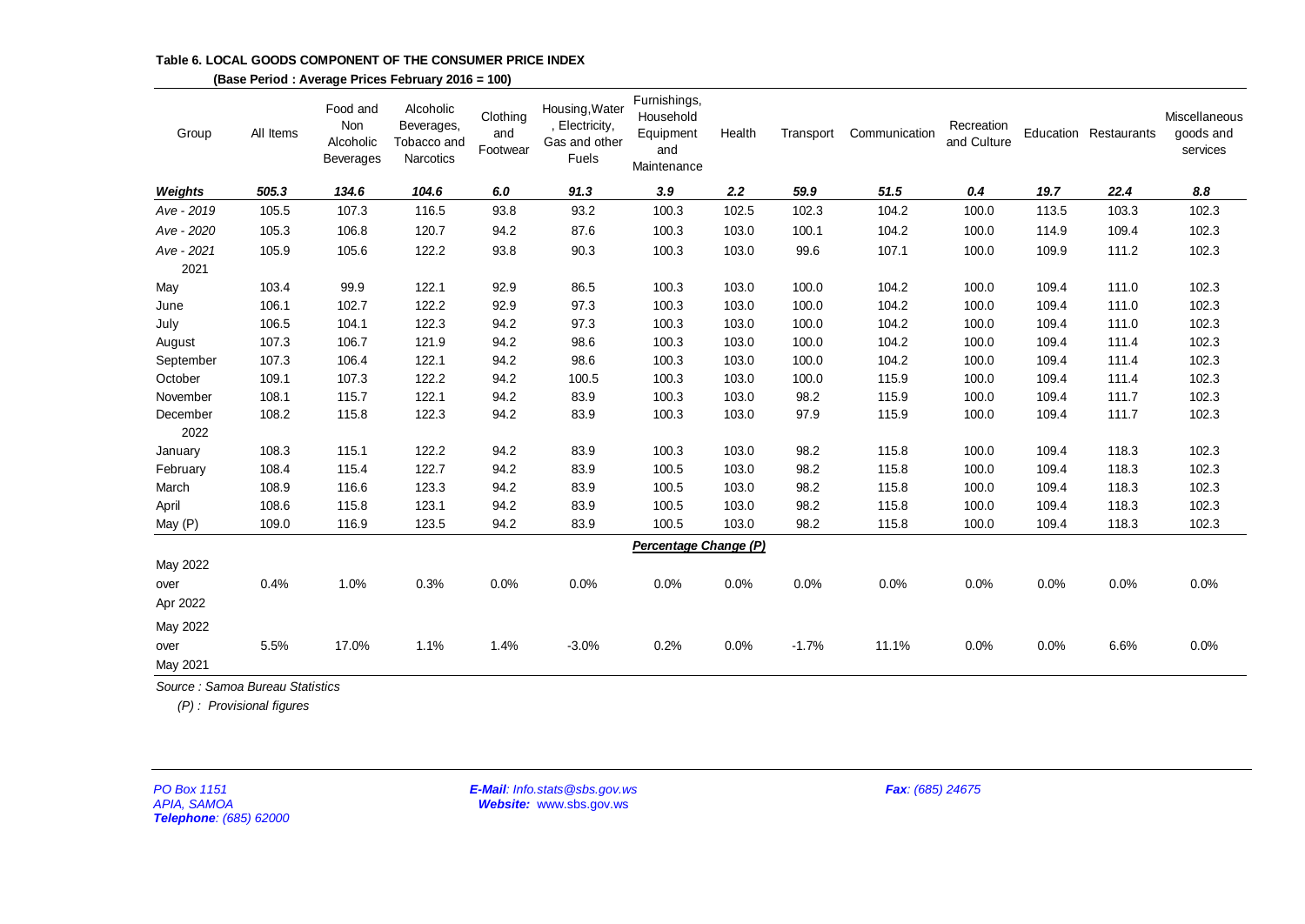#### **Table 7. LOCAL ITEMS UNDERLYING INDEX**

|                                                             |                           |                                           | (Base Period: Average Prices February 2016 = 100)   |                             |                                                            |                                                              |        |           |                  |                           |       |                       |                                        |
|-------------------------------------------------------------|---------------------------|-------------------------------------------|-----------------------------------------------------|-----------------------------|------------------------------------------------------------|--------------------------------------------------------------|--------|-----------|------------------|---------------------------|-------|-----------------------|----------------------------------------|
| Group                                                       | All Items                 | Food and<br>Non<br>Alcoholic<br>Beverages | Alcoholic<br>Beverages,<br>Tobacco and<br>Narcotics | Clothing<br>and<br>Footwear | Housing, Water<br>, Electricity,<br>Gas and other<br>Fuels | Furnishings,<br>Household<br>Equipment<br>and<br>Maintenance | Health | Transport | Communication    | Recreation<br>and Culture |       | Education Restaurants | Miscellaneous<br>goods and<br>services |
| Weights                                                     | 185.5                     | 76.1                                      | n.a                                                 | 6.0                         | n.a                                                        | 3.9                                                          | 1.0    | 3.4       | 51.5             | n.a                       | 12.3  | 22.4                  | 8.8                                    |
| Ave - 2019                                                  | 103.6                     | 101.6                                     |                                                     | 93.8                        |                                                            | 100.3                                                        | 105.2  | 108.6     | 104.2            |                           | 118.5 | 103.3                 | 102.3                                  |
| Ave - 2020                                                  | 104.6                     | 101.9                                     |                                                     | 94.2                        |                                                            | 100.3                                                        | 106.3  | 108.6     | 104.2            |                           | 120.6 | 109.4                 | 102.3                                  |
| Ave - 2021                                                  | 105.1                     | 102.1                                     |                                                     | 93.8                        |                                                            | 100.3                                                        | 106.3  | 108.6     | 107.1            |                           | 112.7 | 111.2                 | 102.3                                  |
| 2021                                                        |                           |                                           |                                                     |                             |                                                            |                                                              |        |           |                  |                           |       |                       |                                        |
| May                                                         | 103.7                     | 100.9                                     |                                                     | 92.9                        |                                                            | 100.3                                                        | 106.3  | 108.6     | 104.2            |                           | 111.9 | 111.0                 | 102.3                                  |
| June                                                        | 103.9                     | 101.3                                     |                                                     | 92.9                        |                                                            | 100.3                                                        | 106.3  | 108.6     | 104.2            |                           | 111.9 | 111.0                 | 102.3                                  |
| July                                                        | 104.0                     | 101.3                                     |                                                     | 94.2                        |                                                            | 100.3                                                        | 106.3  | 108.6     | 104.2            |                           | 111.9 | 111.0                 | 102.3                                  |
| August                                                      | 104.0                     | 101.4                                     |                                                     | 94.2                        |                                                            | 100.3                                                        | 106.3  | 108.6     | 104.2            |                           | 111.9 | 111.4                 | 102.3                                  |
| September                                                   | 104.1                     | 101.6                                     |                                                     | 94.2                        |                                                            | 100.3                                                        | 106.3  | 108.6     | 104.2            |                           | 111.9 | 111.4                 | 102.3                                  |
| October                                                     | 107.5                     | 101.9                                     |                                                     | 94.2                        |                                                            | 100.3                                                        | 106.3  | 108.6     | 115.9            |                           | 111.9 | 111.4                 | 102.3                                  |
| November                                                    | 107.7                     | 102.3                                     |                                                     | 94.2                        |                                                            | 100.3                                                        | 106.3  | 108.6     | 115.9            |                           | 111.9 | 111.7                 | 102.3                                  |
| December<br>2022                                            | 107.8                     | 102.5                                     |                                                     | 94.2                        |                                                            | 100.3                                                        | 106.3  | 108.6     | 115.9            |                           | 111.9 | 111.7                 | 102.3                                  |
| January                                                     | 108.9                     | 103.0                                     |                                                     | 94.2                        |                                                            | 100.3                                                        | 106.3  | 114.4     | 115.8            |                           | 111.9 | 118.3                 | 102.3                                  |
| February                                                    | 108.7                     | 102.6                                     |                                                     | 94.2                        |                                                            | 100.5                                                        | 106.3  | 114.4     | 115.8            |                           | 111.9 | 118.3                 | 102.3                                  |
| March                                                       | 108.7                     | 102.6                                     |                                                     | 94.2                        |                                                            | 100.5                                                        | 106.3  | 114.4     | 115.8            |                           | 111.9 | 118.3                 | 102.3                                  |
| April                                                       | 108.7                     | 102.6                                     |                                                     | 94.2                        |                                                            | 100.5                                                        | 106.3  | 114.4     | 115.8            |                           | 111.9 | 118.3                 | 102.3                                  |
| May (P)                                                     | 109.0                     | 103.5                                     |                                                     | 94.2                        |                                                            | 100.5                                                        | 106.3  | 114.4     | 115.8            |                           | 111.9 | 118.3                 | 102.3                                  |
|                                                             |                           |                                           |                                                     |                             |                                                            | Percentage Change (P)                                        |        |           |                  |                           |       |                       |                                        |
| May 2022                                                    |                           |                                           |                                                     |                             |                                                            |                                                              |        |           |                  |                           |       |                       |                                        |
| over                                                        | 0.3%                      | 0.9%                                      |                                                     | 0.0%                        |                                                            | 0.0%                                                         | 0.0%   | 0.0%      | 0.0%             |                           | 0.0%  | 0.0%                  | 0.0%                                   |
| Apr 2022                                                    |                           |                                           |                                                     |                             |                                                            |                                                              |        |           |                  |                           |       |                       |                                        |
| May 2022                                                    |                           |                                           |                                                     |                             |                                                            |                                                              |        |           |                  |                           |       |                       |                                        |
| over                                                        | 5.1%                      | 2.5%                                      |                                                     | 1.4%                        |                                                            | 0.2%                                                         | 0.0%   | 5.3%      | 11.1%            |                           | 0.0%  | 6.6%                  | 0.0%                                   |
| May 2021                                                    |                           |                                           |                                                     |                             |                                                            |                                                              |        |           |                  |                           |       |                       |                                        |
| Source: Samoa Bureau Statistics                             |                           |                                           |                                                     |                             |                                                            |                                                              |        |           |                  |                           |       |                       |                                        |
|                                                             | (P): Provisional figures  |                                           |                                                     |                             |                                                            |                                                              |        |           |                  |                           |       |                       |                                        |
|                                                             | Note: n.a. Not applicable |                                           |                                                     |                             |                                                            |                                                              |        |           |                  |                           |       |                       |                                        |
|                                                             |                           |                                           |                                                     |                             |                                                            |                                                              |        |           |                  |                           |       |                       |                                        |
| PO Box 1151<br><b>APIA, SAMOA</b><br>Telephone: (685) 62000 |                           |                                           |                                                     |                             | E-Mail: Info.stats@sbs.gov.ws<br>Website: www.sbs.gov.ws   |                                                              |        |           | Fax: (685) 24675 |                           |       |                       |                                        |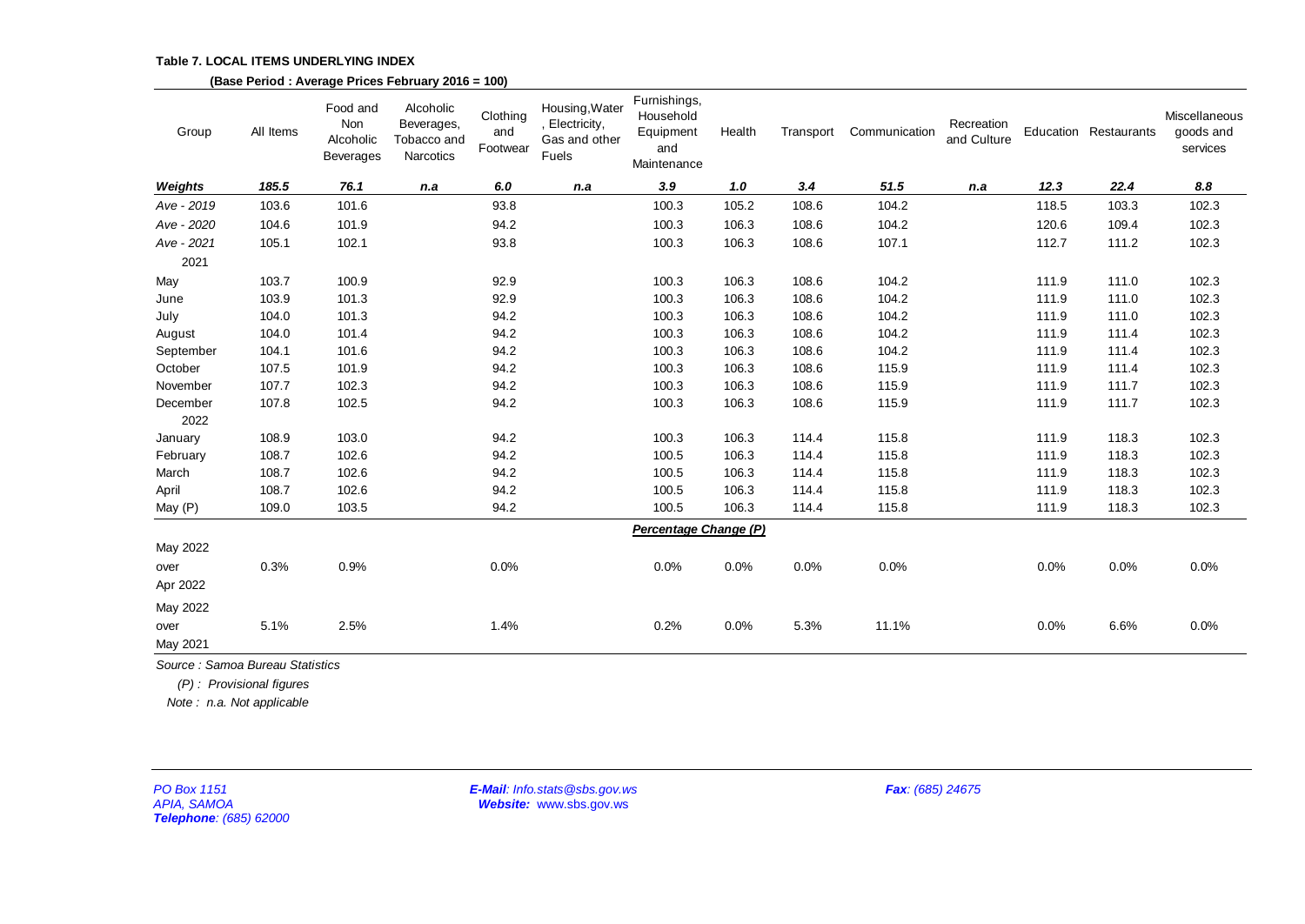**Table 8. CONSUMER PRICE INDEX (AVERAGE ANNUAL INFLATION RATE).**

| Group                                                        | All Items | Food and<br>Non<br>Alcoholic<br>Beverages | Alcoholic<br>Beverages,<br>Tobacco and<br>Narcotics | Clothing<br>and<br>Footwear | Housing, Water<br>, Electricity,<br>Gas and other<br>Fuels | Furnishings,<br>Household<br>Equipment,<br>and<br>Maintenance | Health |        | Transport Communication | Recreation<br>and<br>Culture |        |         | Miscellaneou<br>Education Restaurants s goods and<br>services |
|--------------------------------------------------------------|-----------|-------------------------------------------|-----------------------------------------------------|-----------------------------|------------------------------------------------------------|---------------------------------------------------------------|--------|--------|-------------------------|------------------------------|--------|---------|---------------------------------------------------------------|
| Weights                                                      | 1000.0    | 403.7                                     | 128.4                                               | 21.2                        | 119.6                                                      | 30.8                                                          | 4.6    | 148.5  | 51.5                    | 6.1                          | 19.7   | 22.4    | 43.5                                                          |
| 2019                                                         | 1.0       | 1.0                                       | 4.1                                                 | $-1.6$                      | 4.4                                                        | $-1.6$                                                        | 3.1    | $-3.2$ | 0.9                     | $-4.2$                       | 2.8    | 4.4     | $0.0\,$                                                       |
| 2020                                                         | $-1.6$    | $-1.5$                                    | 2.7                                                 | $-0.3$                      | $-5.7$                                                     | 1.8                                                           | $-0.9$ | $-6.1$ | $0.0\,$                 | $-0.3$                       | $1.2$  | 5.9     | $1.0\,$                                                       |
| 2021<br>2021                                                 | 3.1       | 3.4                                       | 1.3                                                 | 5.8                         | 3.1                                                        | 0.9                                                           | 6.5    | 7.0    | $2.8\,$                 | $-0.3$                       | $-4.3$ | 1.7     | $-1.6$                                                        |
| May                                                          | $-3.6$    | $-4.8$                                    | 2.4                                                 | $0.0\,$                     | $-8.8$                                                     | 1.3                                                           | 0.9    | $-7.6$ | $-0.1$                  | $-0.4$                       | $-1.6$ | 4.4     | 0.7                                                           |
| June                                                         | $-3.0$    | $-4.6$                                    | 2.4                                                 | 0.3                         | $-7.1$                                                     | 1.1                                                           | 1.8    | $-5.0$ | $-0.1$                  | $-0.4$                       | $-2.0$ | 4.2     | 0.1                                                           |
| July                                                         | $-2.4$    | $-4.3$                                    | 2.2                                                 | $1.2$                       | $-4.9$                                                     | 1.1                                                           | 2.6    | $-2.8$ | 0.0                     | $-0.4$                       | $-2.4$ | 4.0     | $-0.4$                                                        |
| August                                                       | $-1.7$    | $-3.8$                                    | 2.0                                                 | 2.1                         | $-2.6$                                                     | 1.0                                                           | 3.6    | $-1.1$ | $0.0\,$                 | $-0.5$                       | $-2.8$ | 3.8     | $-0.7$                                                        |
| September                                                    | $-0.8$    | $-2.7$                                    | 1.8                                                 | 2.9                         | $-0.9$                                                     | 1.1                                                           | 4.6    | 0.8    | $0.0\,$                 | $-0.7$                       | $-3.1$ | 3.1     | $-1.0$                                                        |
| October                                                      | 0.5       | $-0.8$                                    | 1.6                                                 | $3.8\,$                     | 1.1                                                        | 1.0                                                           | 5.7    | 2.6    | 0.9                     | $-0.7$                       | $-3.5$ | 2.5     | $-1.2$                                                        |
| November                                                     | 1.8       | $1.2$                                     | 1.4                                                 | 4.7                         | 2.1                                                        | 1.0                                                           | 6.4    | 4.7    | 1.9                     | $-0.5$                       | $-3.9$ | 1.9     | $-1.4$                                                        |
| December<br>2022                                             | 3.1       | 3.4                                       | 1.3                                                 | 5.8                         | 3.1                                                        | 0.9                                                           | 6.5    | 7.0    | 2.8                     | $-0.3$                       | $-4.3$ | 1.7     | $-1.6$                                                        |
| January                                                      | 4.5       | 5.3                                       | 1.2                                                 | $6.9\,$                     | 5.3                                                        | 0.7                                                           | 6.5    | 9.2    | 3.7                     | 0.1                          | $-4.7$ | 2.0     | $-1.9$                                                        |
| February                                                     | 5.7       | $7.0\,$                                   | 1.1                                                 | 8.4                         | 6.6                                                        | $1.0$                                                         | 6.5    | 11.0   | 4.7                     | 0.4                          | $-4.3$ | 2.4     | $-1.9$                                                        |
| March                                                        | 6.7       | 8.5                                       | 1.0                                                 | 10.0                        | 7.8                                                        | $1.2$                                                         | 5.8    | 12.5   | 5.6                     | 1.1                          | $-4.0$ | 2.7     | $-1.7$                                                        |
| April                                                        | 7.6       | 10.0                                      | 0.9                                                 | 11.5                        | $7.8\,$                                                    | 1.3                                                           | 5.1    | 13.8   | $6.5\,$                 | 1.6                          | $-3.6$ | $3.0\,$ | $-1.4$                                                        |
| May (P)                                                      | 8.2       | 11.0                                      | 0.8                                                 | 13.1                        | 7.9                                                        | 1.7                                                           | 3.8    | 14.1   | 7.4                     | 1.9                          | $-3.2$ | 3.4     | $-0.9$                                                        |
| Source : Samoa Bureau Statistics<br>(P): Provisional figures |           |                                           |                                                     |                             |                                                            |                                                               |        |        |                         |                              |        |         |                                                               |
| PO Box 1151<br><b>APIA, SAMOA</b><br>Telephone: (685) 62000  |           |                                           |                                                     |                             | E-Mail: Info.stats@sbs.gov.ws<br>Website: www.sbs.gov.ws   |                                                               |        |        | Fax: (685) 24675        |                              |        |         |                                                               |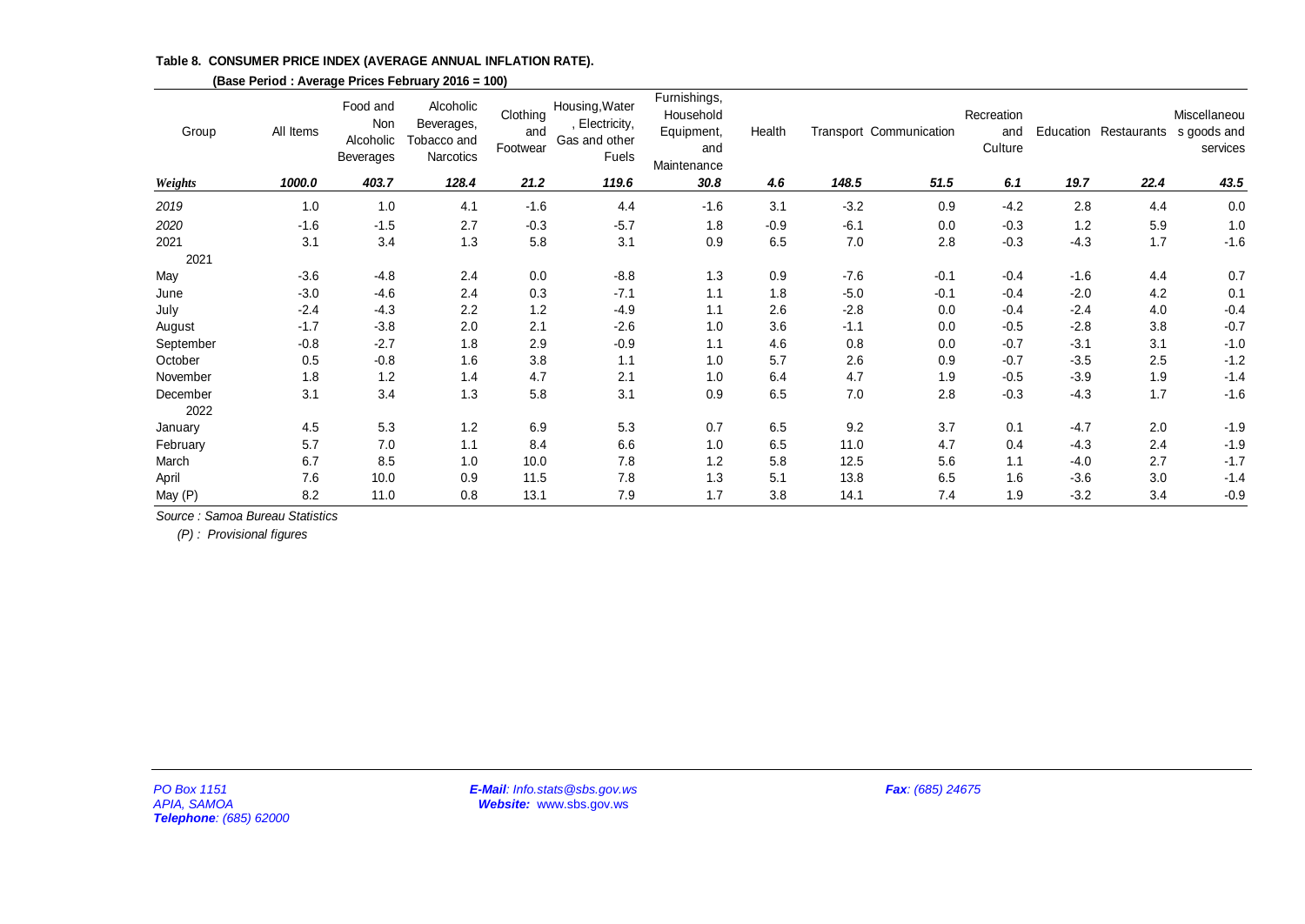# **Table 9 Consumer Price Index (Percentage change and Average Annual Inflation)**

| Period                                               | CPI<br>ALL ITEMS | previous month | Percentage Last 12 months<br>change over over previous 12<br>months | <b>UNDERLYING</b><br>ALL ITEMS                           | previous month | Percentage Last 12 months<br>change over over previous 12<br>months | <b>LOCAL</b><br><b>COMPONENT</b> | previous month           | Percentage Last 12 months<br>change over over previous 12<br>months | <b>IMPORTED</b><br><b>COMPONENT</b> | previous month | Percentage Last 12 months<br>change over over previous 12<br>months |
|------------------------------------------------------|------------------|----------------|---------------------------------------------------------------------|----------------------------------------------------------|----------------|---------------------------------------------------------------------|----------------------------------|--------------------------|---------------------------------------------------------------------|-------------------------------------|----------------|---------------------------------------------------------------------|
| 2019                                                 | 108.3            | $\Box$         | 1.0                                                                 | 107.2                                                    | $\blacksquare$ | 0.5                                                                 | 105.5                            | ä,                       | 2.8                                                                 | 111.1                               | $\blacksquare$ | $-0.7$                                                              |
| 2020                                                 | 106.6            | $\blacksquare$ | $-1.6$                                                              | 106.6                                                    | $\blacksquare$ | $-0.5$                                                              | 105.3                            | $\overline{\phantom{a}}$ | $-0.2$                                                              | 107.9                               | $\sim$         | $-2.9$                                                              |
| 2021<br>2021                                         | 109.9            | $\blacksquare$ | 3.1                                                                 | 110.1                                                    | $\blacksquare$ | 3.2                                                                 | 105.9                            | $\blacksquare$           | 0.6                                                                 | 114.0                               | $\blacksquare$ | 5.7                                                                 |
| May                                                  | 107.7            | $0.6\,$        | $-3.6$                                                              | 108.1                                                    | $0.3\,$        | $-2.3$                                                              | 103.4                            | $-0.2$                   | $-1.9$                                                              | 112.1                               | 1.3            | $-5.2$                                                              |
| June                                                 | 109.2            | 1.4            | $-3.0$                                                              | 108.4                                                    | $0.3\,$        | $-2.1$                                                              | 106.1                            | 2.6                      | $-1.7$                                                              | 112.4                               | $0.2\,$        | $-4.3$                                                              |
| July                                                 | 111.0            | 1.7            | $-2.4$                                                              | 110.9                                                    | $2.3\,$        | $-1.9$                                                              | 106.5                            | 0.4                      | $-1.4$                                                              | 115.7                               | $2.9\,$        | $-3.3$                                                              |
| August                                               | 112.7            | $1.5$          | $-1.7$                                                              | 112.6                                                    | 1.6            | $-1.5$                                                              | 107.3                            | $0.8\,$                  | $-1.1$                                                              | 118.3                               | 2.2            | $-2.3$                                                              |
| September                                            | 112.8            | $0.0\,$        | $-0.8$                                                              | 112.3                                                    | $-0.3$         | $-0.8$                                                              | 107.3                            | $0.0\,$                  | $-0.8$                                                              | 118.4                               | 0.1            | $-0.8$                                                              |
| October                                              | 113.6            | 0.7            | 0.5                                                                 | 113.5                                                    | 1.0            | 0.6                                                                 | 109.1                            | 1.7                      | $-0.4$                                                              | 118.2                               | $-0.1$         | 1.3                                                                 |
| November                                             | 113.0            | $-0.5$         | 1.8                                                                 | 113.1                                                    | $-0.4$         | $1.9\,$                                                             | 108.1                            | $-0.9$                   | 0.2                                                                 | 118.1                               | $-0.1$         | 3.4                                                                 |
| December<br>2022                                     | 115.3            | $2.0\,$        | 3.1                                                                 | 115.4                                                    | 2.0            | 3.2                                                                 | 108.2                            | 0.0                      | 0.6                                                                 | 122.7                               | 3.9            | 5.7                                                                 |
| January                                              | 114.8            | $-0.4$         | 4.5                                                                 | 115.4                                                    | 0.1            | 4.2                                                                 | 108.3                            | 0.1                      | 1.4                                                                 | 121.6                               | $-0.9$         | 7.6                                                                 |
| February                                             | 115.3            | 0.4            | $5.7\,$                                                             | 116.6                                                    | $1.0\,$        | 5.3                                                                 | 108.4                            | 0.2                      | $2.0\,$                                                             | 122.4                               | 0.7            | 9.3                                                                 |
| March                                                | 116.2            | 0.7            | 6.7                                                                 | 116.6                                                    | $0.0\,$        | $6.2\,$                                                             | 108.9                            | 0.4                      | 2.7                                                                 | 123.6                               | 1.0            | 10.8                                                                |
| April                                                | 117.2            | $0.9\,$        | $7.6\,$                                                             | 117.4                                                    | 0.7            | 7.0                                                                 | 108.6                            | $-0.3$                   | 3.1                                                                 | 126.0                               | $2.0\,$        | 12.1                                                                |
| May (P)                                              | 117.3            | 0.1            | $8.2\,$                                                             | 117.3                                                    | $-0.1$         | $7.6\,$                                                             | 109.0                            | 0.4                      | 3.6                                                                 | 125.8                               | $-0.2$         | 12.7                                                                |
|                                                      |                  |                |                                                                     |                                                          |                |                                                                     |                                  |                          |                                                                     |                                     |                |                                                                     |
| PO Box 1151<br>APIA, SAMOA<br>Telephone: (685) 62000 |                  |                |                                                                     | E-Mail: Info.stats@sbs.gov.ws<br>Website: www.sbs.gov.ws |                |                                                                     |                                  |                          | Fax: (685) 24675                                                    |                                     |                |                                                                     |